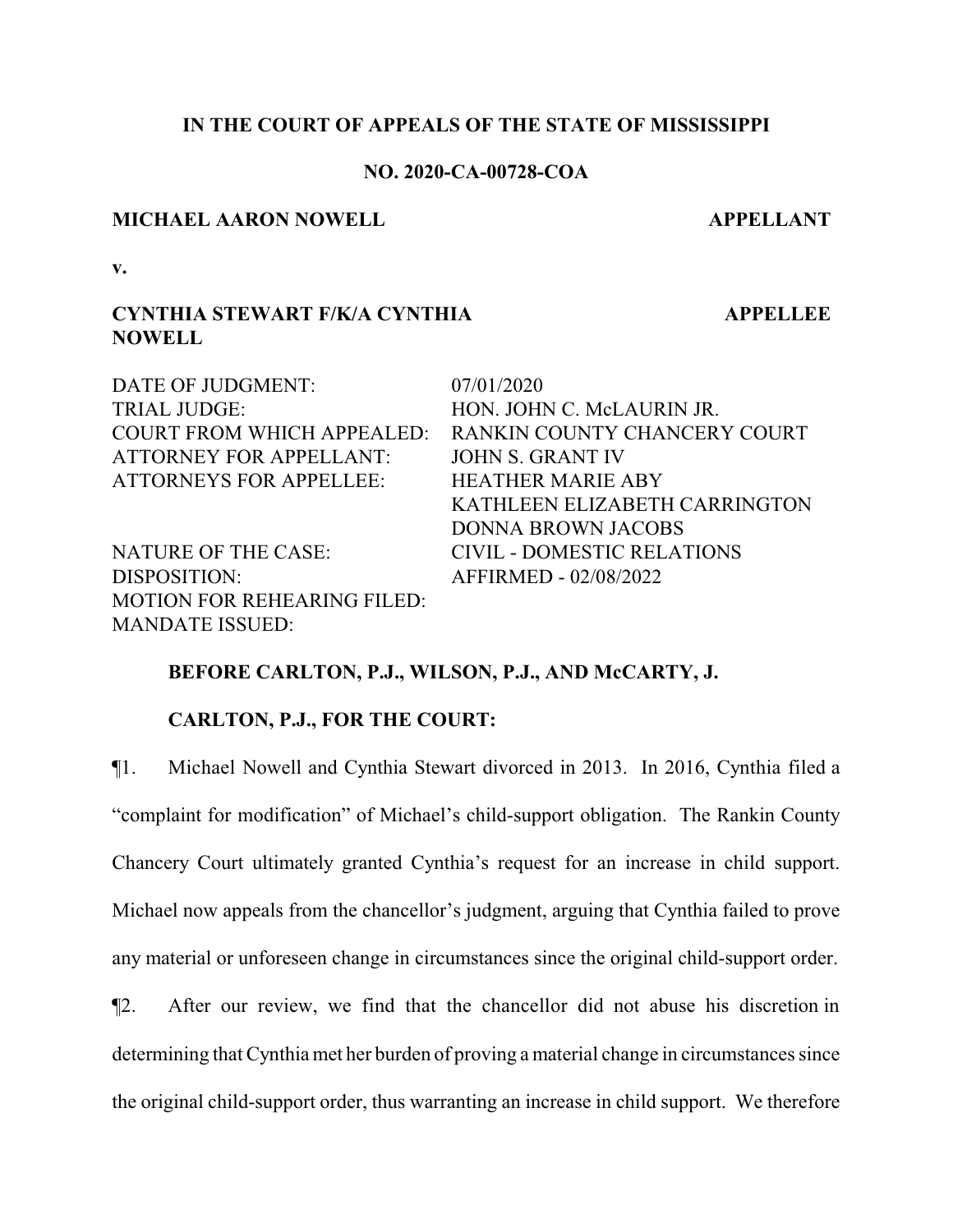affirm the chancellor's judgment of modification.

#### **FACTS**

 $\P$ 3. Cynthia and Michael married in 1999. Their marriage produced a daughter, H.G.N.,<sup>1</sup> who was born in 2002. The record shows that around 2010, H.G.N. was diagnosed with autism spectrum disorder.<sup>2</sup>

¶4. In 2013, Cynthia and Michael divorced. The judgment of divorce incorporated the parties' Marital Dissolution Agreement (MDA). Per the MDA, Cynthia received physical custody of H.G.N., with the parties sharing joint legal custody, and Michael received standard visitation. Michael agreed to pay Cynthia \$590 per month in child support for the first three years, and then beginning in January 2016, Michael would pay \$1,000 per month in child support until H.G.N. turned twenty-one years old.

¶5. As for H.G.N.'s medical bills, the MDA provided that Cynthia was responsible for H.G.N.'s monthly healthcare premiums. However, Michael and Cynthia were each to pay one-half of the costs of H.G.N.'s healthcare and deductibles that were not covered by her insurance.

<sup>&</sup>lt;sup>1</sup> We use initials to protect the minor child's privacy. At the time of the June 16, 2020 trial, H.G.N. was one month shy of turning eighteen years old.

<sup>&</sup>lt;sup>2</sup> H.G.N.'s medical records from 2010 reflect that she was diagnosed with "Asperger's Disorder." Asperger's Disorder is a previously used diagnosis on the autism spectrum. In 2013, Asperger's Disorder "became part of one umbrella diagnosis of autism spectrum disorder in the Diagnostic and Statistical Manual of Mental Disorders 5 (DSM-5)." AutismSpeaks, *WhatisAsperger's Syndrome?*, https://www.autismspeaks.org/types-autismwhat-asperger-syndrome (last visited Feb. 8, 2022). For the purpose of continuity, we will solely refer to H.G.N.'s diagnosis as autism spectrum disorder.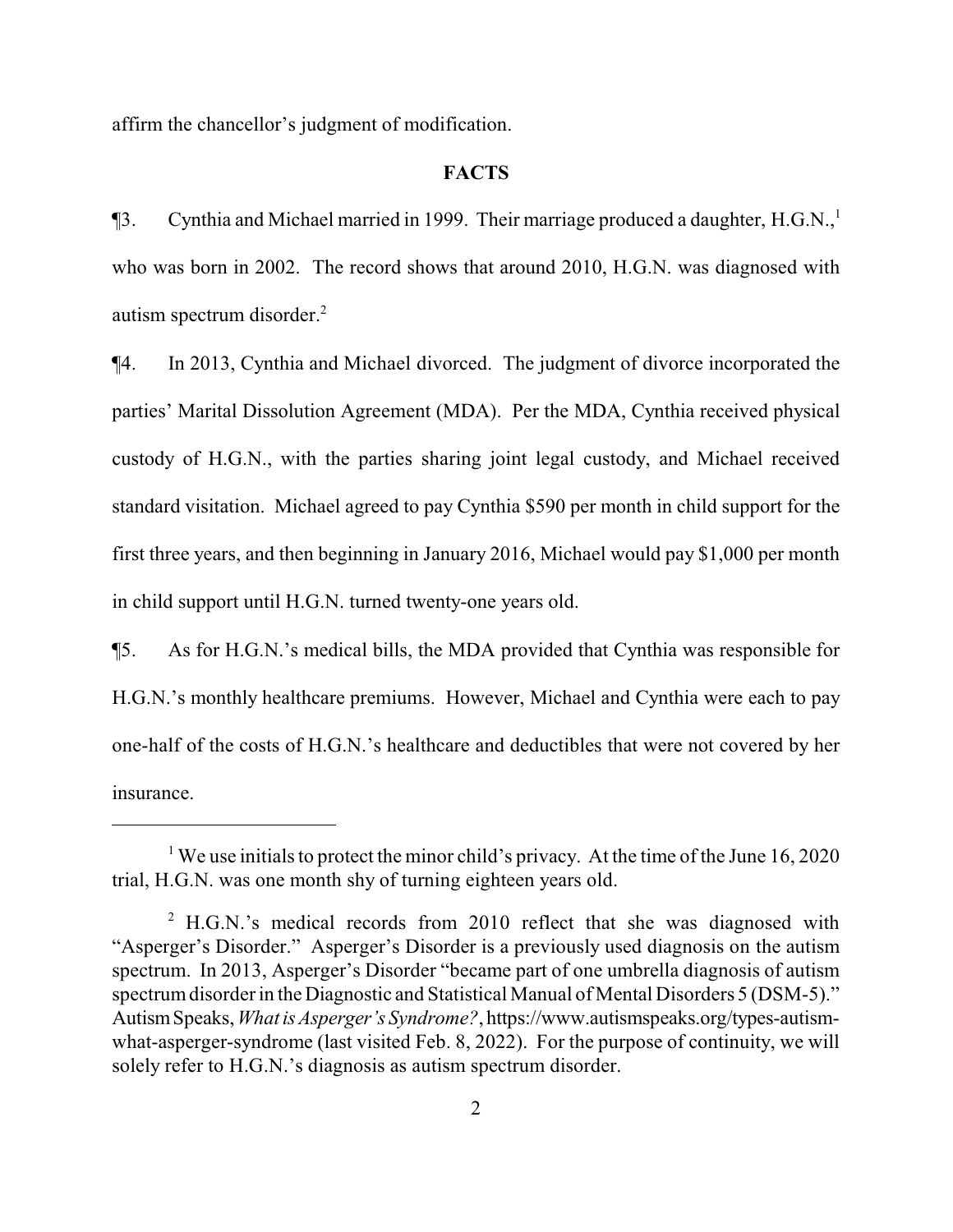¶6. In 2016, Cynthia filed a complaint for child-support modification and contempt. In her complaint, Cynthia alleged that since the parties' judgment of divorce and the MDA, a material change in circumstances had occurred that warranted an increase in Michael's childsupport obligation; namely, "[H.G.N.] is now older, larger, involved in more activities and pastimes, and the overall general costs of raising said children has increased." Cynthia also requested a modification of Michael's visitation schedule. In response, Michael filed a counter-complaint for modification and contempt seeking sole physical custody of H.G.N. ¶7. A trial was held in June 2018. During the first two-and-a-half days of trial, the chancellor heard testimony from (1) Fred Davis, a licensed professional counselor appointed by the chancellor, (2) Amy Arnot, a licensed clinical social worker who provided therapy to H.G.N. from 2016 to 2018, (3) Dr. Mark Webb, H.G.N.'s treating psychiatrist, and (4) Cynthia.

¶8. In an unusual turn of events, the record shows that before Cynthia finished her casein-chief, the chancellor suspended the trial sua sponte. The chancellor explained that "it has come to the . . . court's attention that there are certain outside influences that may be working in this case that need to be investigated before the court can proceed to hear anymore testimony regarding the issues that are presented."<sup>3</sup> The chancellor then entered an order on June 8, 2018, sealing the case, imposing a gag order, and suspending the trial "so that an investigation may be had into outside attempts at seeking to influence the Court."

<sup>&</sup>lt;sup>3</sup> The record provides no further explanation as to the "outside influences" issue.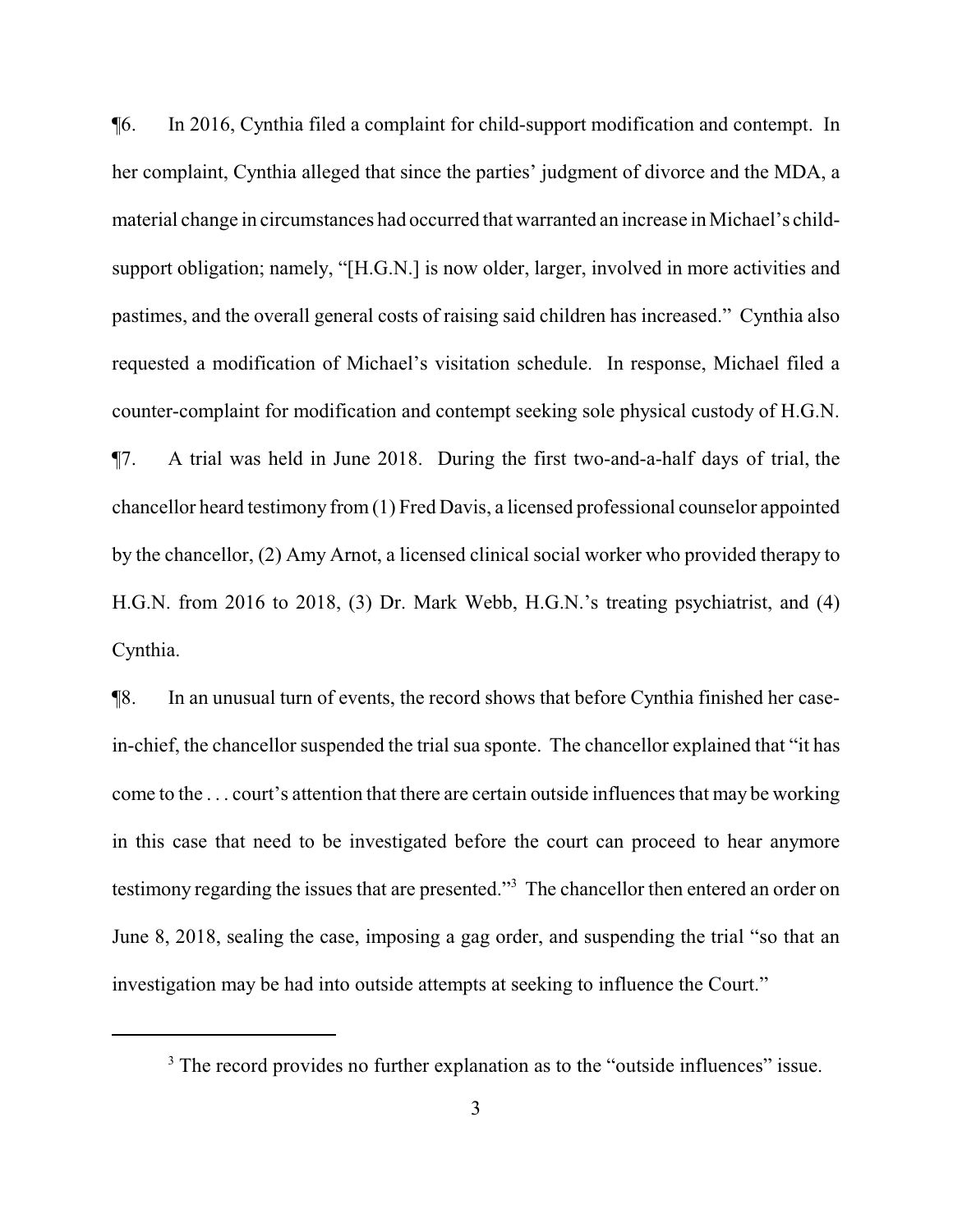¶9. Two years later on June 16, 2020, the parties filed a joint stipulation with the chancellor limiting the issues for the remainder of the trial. Specifically, the parties agreed to permit the chancellor to decide whether the following provisions should be modified and, if so, how each provision should be modified: (1) child support, (2) H.G.N.'s health insurance and uncovered health expenses, (3) the dependent income-tax deduction, (4) life insurance for H.G.N., (5) retroactive child support, (6) past medical expenses, (7) guardian ad litem fees, (8) the court-appointed counselor's fees, and (9) attorney's fees. The parties withdrew all other claims.

¶10. On June 16, 2020, the trial resumed, and the chancellor limited the trial to the stipulated issues. At the commencement of the trial, the chancellor announced:

I was presented this morning with both parties' [Rule] 8.05 financial declaration[s]; and I was asked to give an opinion based upon those financial declarations as to what I would do were the testimony to bear out what they contain, specifically, as to [Michael's] ability to pay support for [H.G.N.] and to the reasonable expenses of [H.G.N.] which [Cynthia] claims.

The chancellor clarified that "the ability of [Michael] to pay the reasonable expenses of [H.G.N.] is not in question in this court's opinion," explaining that "[Michael] makes sufficient money and has sufficient income ... to pay the reasonable expenses of [H.G.N.]." The chancellor again emphasized that "[t]he only real issue before the court is what are [H.G.N.'s] reasonable monthly expenses."

¶11. The chancellor acknowledged that according to Cynthia's Uniform Chancery Court Rule 8.05 financial statement, "[H.G.N.'s] reasonable monthly expenses are \$4,602.52."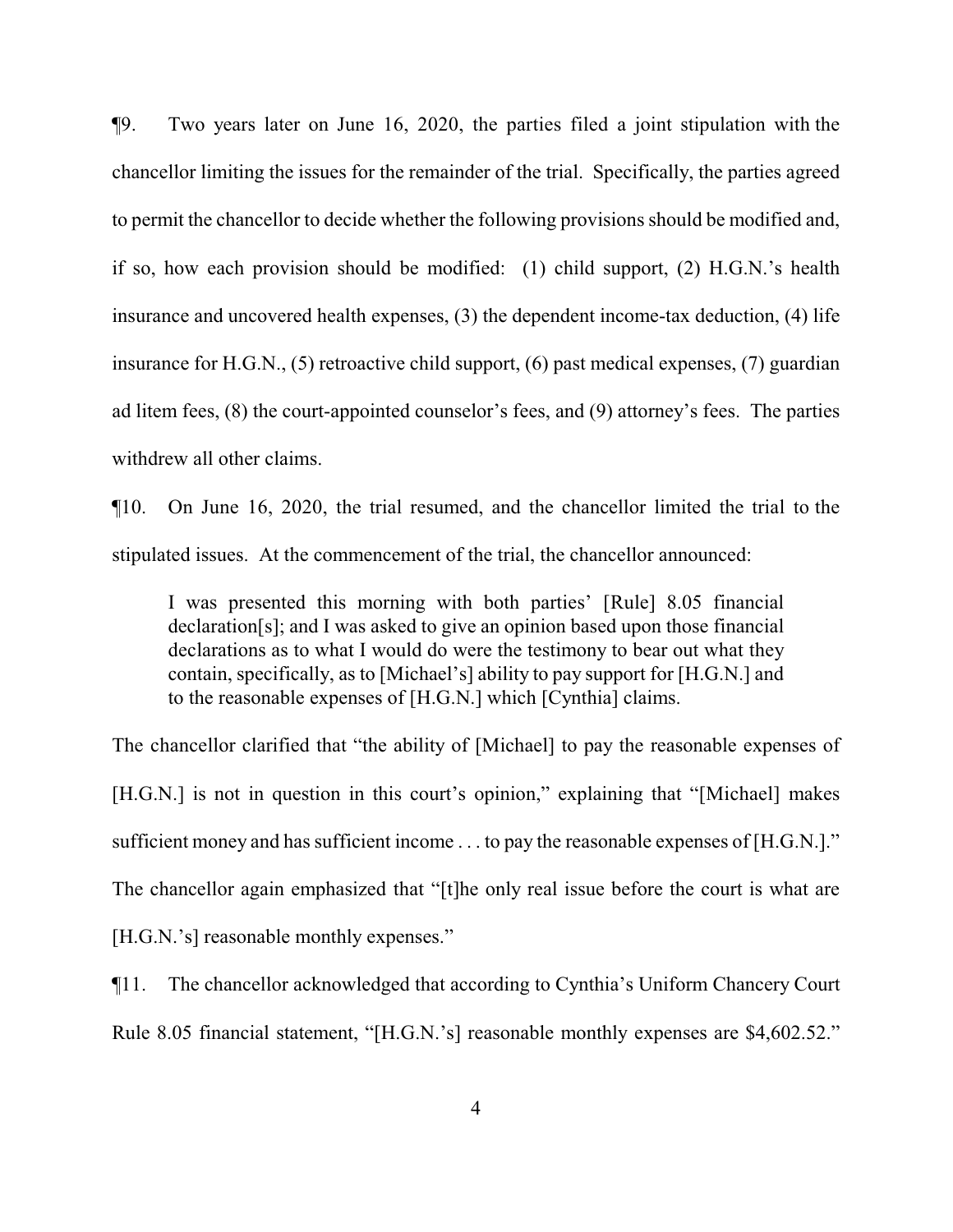However, the chancellor stated that he disagreed with Cynthia's claim that H.G.N.'s monthly expenses amounted to \$4,602.52. The chancellor instead opined that \$2,000 per month was a sufficient amount for H.G.N.'s monthlyexpenses. The chancellor also found that Cynthia's demand for back child support in the amount of \$2,000 per month for the past three years, for a total lump sum of \$30,000, "is a reasonable sum to be paid by [Michael] to [Cynthia]." The chancellor further found that the \$5,600 that Cynthia sought for back medical expenses "is reasonable and should be paid."

¶12. After the chancellor stated his preliminary opinion, he heard testimony from Michael and Cynthia. We will discuss the parties' testimony at length in our analysis below.

¶13. At the end of the trial, the chancellor determined that a "substantial and material change in circumstances" had occurred since the entry of the judgment of divorce. The chancellor accordingly found that "an increase of [Michael's] monthly child support obligation from \$1,000 to \$2,000 a month is not unreasonable. It's supported by the evidence." The chancellor also ordered Michael to pay Cynthia a lump sum of \$30,000 in back child-support payments.

¶14. The chancellor further ordered Michael to pay as follows: one-half of any medical insurance premiums for H.G.N.; one-half of any non-covered medical expenses for H.G.N.; \$5,600 for back medical expenses; vision and dental insurance premiums for H.G.N.; and the cost of H.G.N.'s senior-year tuition after any grants and scholarships have been applied. The chancellor acknowledged that Michael claimed he paid \$900 per month for H.G.N.'s private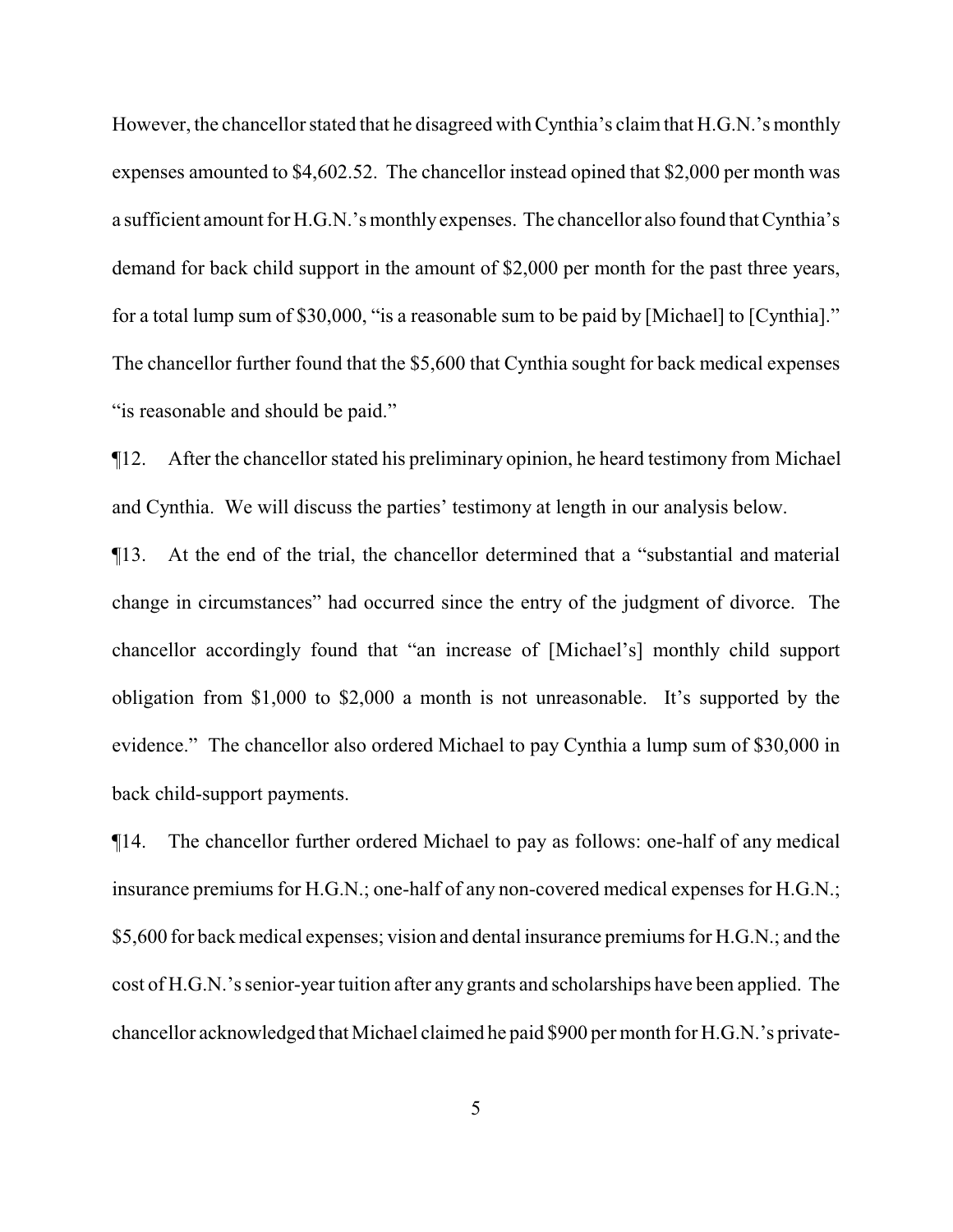school tuition, but the chancellor held that whether Michael actually paid this amount "hasn't been proven in any way, shape, form, or fashion to me."

¶15. On July 1, 2020, the chancellor entered a judgment of modification memorializing the findings from his bench opinion.

¶16. Michael now appeals.

### **STANDARD OF REVIEW**

¶17. We recognize that "a chancellor is afforded broad discretion in the area of modification of child-support obligations, and we will reverse only when the chancellor was manifestly in error in a finding of fact, or if there has been an abuse of discretion, or when an erroneous legal standard was applied." *Plummer v. Plummer*, 235 So. 3d 195, 200 (¶20) (Miss. Ct. App. 2017). "The process of weighing evidence and arriving at an award of child support is essentially an exercise in fact-finding, which customarily significantly restrains this Court's review." *Kilgore v. Fuller*, 741 So. 2d 351, 353 (¶4) (Miss. Ct. App. 1999). Legal questions are reviewed de novo. *Cadigan v. Sullivan*, 301 So. 3d 779, 783 (¶19) (Miss. Ct. App. 2020).

#### **DISCUSSION**

## **I. Child-Support Modification**

¶18. Michael argues that Cynthia failed to meet her burden of proving any material and unforeseen change in circumstances since the judgment of divorce and original child-support order. Michael asserts that the parties' MDA contemplated H.G.N.'s future needs and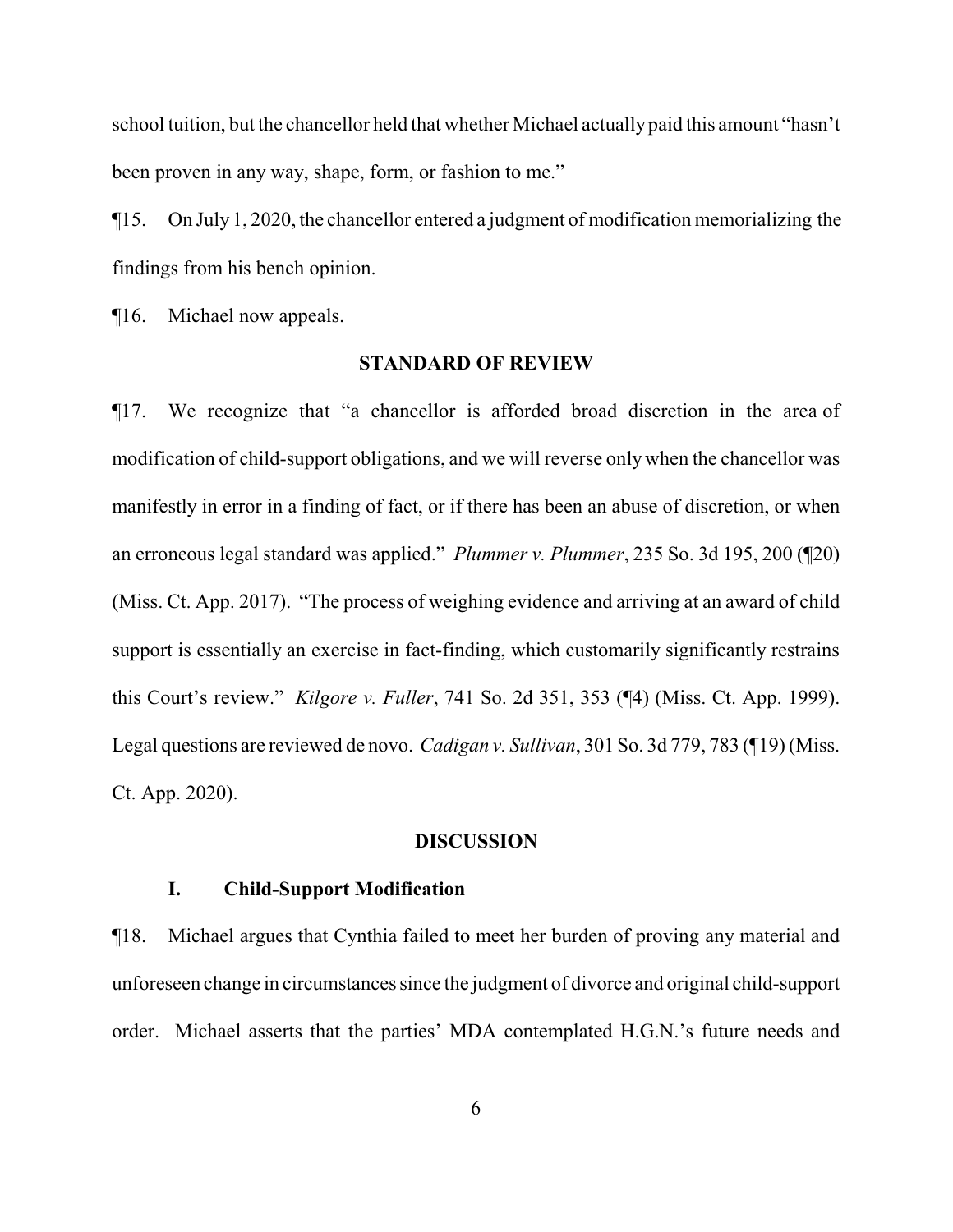expenses.

¶19. Michael further argues that the chancellor erred in relying on H.G.N.'s special needs as a basis to increase support. Michael maintains that because H.G.N. was diagnosed with autism spectrum disorder prior to the parties' divorce, H.G.N.'s medical expenses relating to her diagnosis were foreseeable. Michael also submits that the chancellor erred by failing to address the factors set forth in *Adams v. Adams*, 467 So. 2d 211, 215 (Miss. 1985), for determining whether a material change in circumstances had occurred that warrants a modification of child support.

¶20. Child-support orders can be modified when there has been "a substantial or material change in the circumstances not reasonably foreseeable at the time of the most recent support decree." *Best v. Oliver*, 296 So. 3d 140, 142 (¶9) (Miss. Ct. App. 2020). The party seeking the modification bears the burden of showing "a material change of circumstances of one or more of the interested parties, whether it be the father, mother, or the child(ren), arising subsequent to the original decree." *Wallace v. Bond*, 745 So. 2d 844, 848 (¶18) (Miss. 1999). The Mississippi Supreme Court has clarified that "[t]he circumstances that lead to the material change that bring rise to modification of child support . . . must not have been reasonably foreseeable at the time of the divorce." *Id*. at 848-49 (¶19).

¶21. As to whether the circumstances leading to the material change were reasonably foreseeable at the time of the divorce, we recognize that "[w]hile it is foreseeable that expenses increase with the natural growth of a child, the amount of the increase is not." *Best*,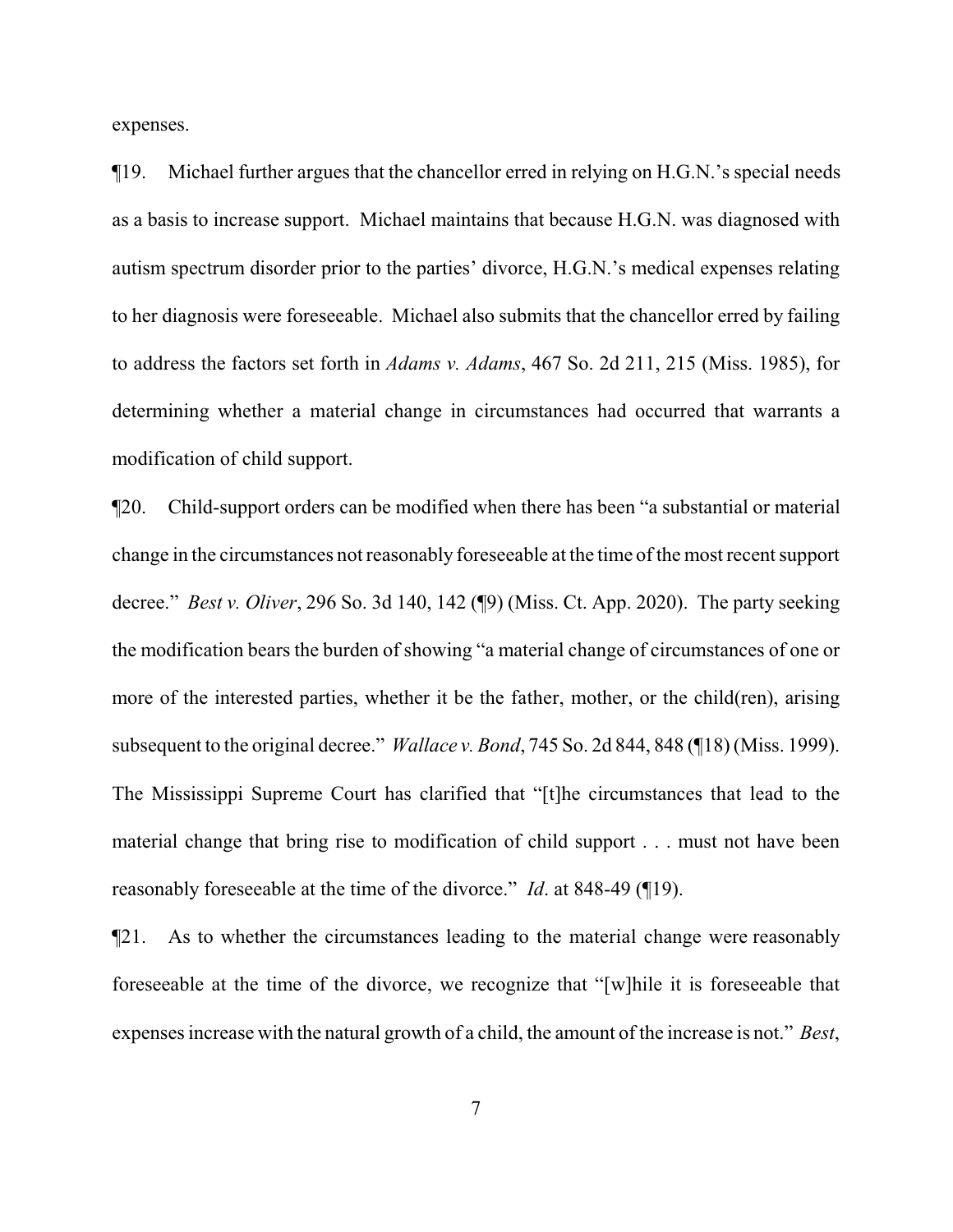296 So. 3d at 142 (¶10). Therefore, "[i]t would be unfair to require under the foreseeability test that the initial child-support award include anticipated future increased expenses." *Id*. "Because it is impossible for a court to foresee in the initial support award what allowances to make for a child years into the future, we leave that for modification proceedings." *Id*. ¶22. The supreme court has provided several factors for a chancellor to consider in determining whether a modification of child support is warranted:

(1) increased needs caused by advanced age and maturity of the children (2) increase in expenses, and (3) inflation factor. Other factors include (4) the relative financial condition and earning capacity of the parties, (5) the health and special needs of the child, both physical and psychological, (6) the health and special needs of the parents, both physical and psychological, (7) the necessary living expenses of the father, (8) the estimated amount of income taxes the respective parties must pay on their incomes, (9) the free use of a residence, furnishings, and automobile and (10) such other facts and circumstances that bear on the support subject shown by the evidence.

*Ravenstein v. Ravenstein*, 167 So. 3d 210, 218-19 (¶17) (Miss. 2014) (quoting *Adams*, 467 So. 2d at 215); *see also Caldwell v. Caldwell*, 579 So. 2d 543, 547 (Miss. 1991). Michael argues that the chancellor *must* consider these factors for determining whether a modification of child support is warranted. However, in *Adams*, the supreme court stated that these factors "*may* be included as supportive of financial change." *Adams*, 467 So. 2d at 215 (emphasis added). In *Caldwell*, the supreme court reiterated that these factors "*may* be considered in determining whether a material change has taken place." *Caldwell*, 579 So. 2d at 547 (emphasis added). Additionally, this Court has held that "a chancellor is not required to consider every conceivable element in deciding to adjust child support." *Riddick v. Riddick*,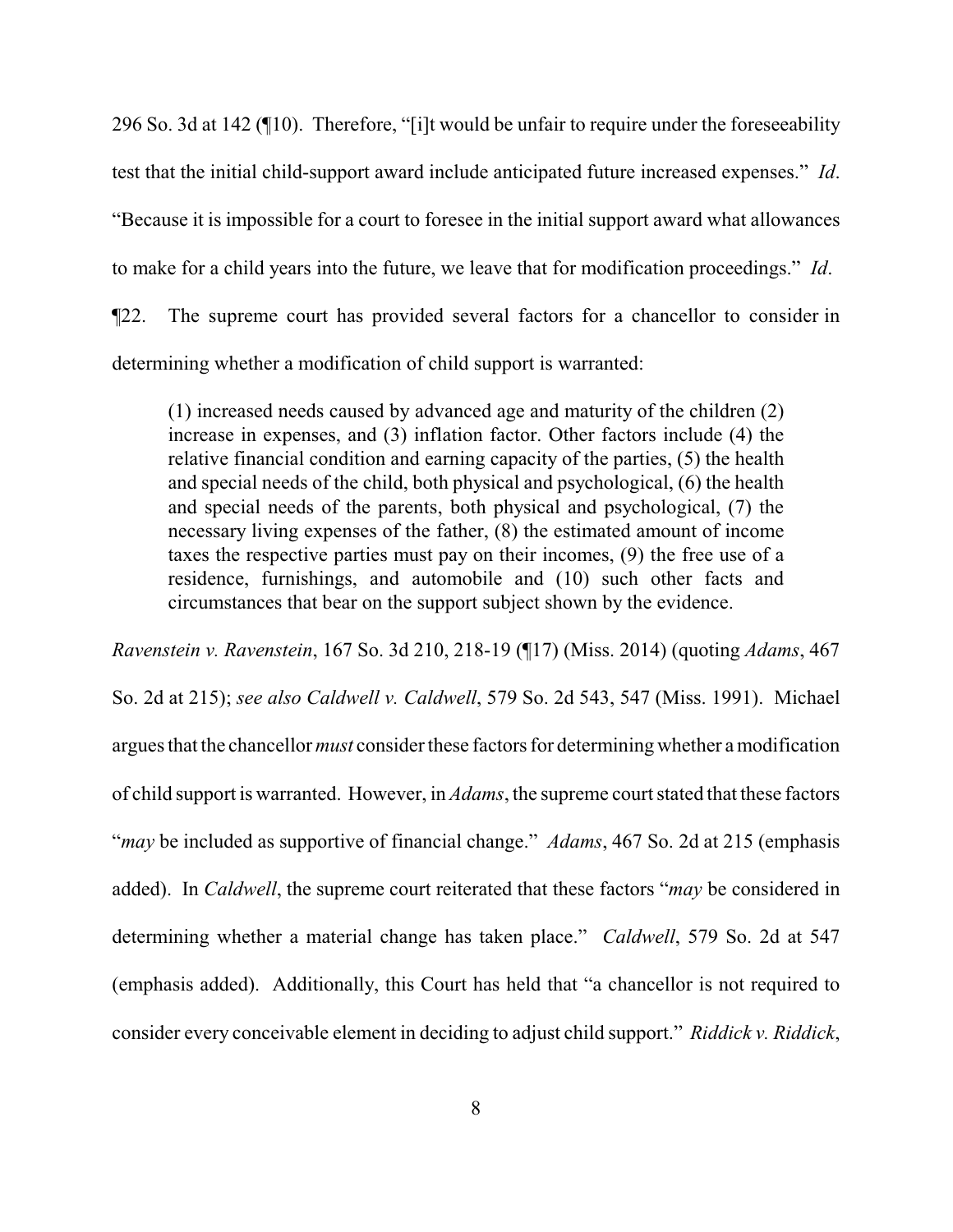906 So. 2d 813, 819 (¶17) (Miss. Ct. App. 2004). As stated, we review a chancellor's modification of child support under an abuse-of-discretion standard of review. *Plummer*, 235 So. 3d at 200 (¶20).

¶23. The record before us shows that at the commencement of the trial on the stipulated issues, the chancellor announced that he was "asked to give an opinion based upon [the parties' Rule 8.05 statements] as to what [he] would do were the testimony to bear out what they contain," specifically regarding Michael's ability to pay and H.G.N.'s reasonable monthly expenses as asserted by Cynthia. The chancellor clarified that "the ability of [Michael] to pay the reasonable expenses of [H.G.N.] is not in question in this court's opinion"; rather, the sole issue before the chancellor was the determination of H.G.N.'s reasonable monthly expenses.

¶24. The chancellor then provided his initial opinion based solely on the parties' Rule 8.05 statements. The chancellor stated that on Cynthia's Rule 8.05 statement, she alleged that H.G.N.'s reasonable monthly expenses amounted to \$4,602.52 per month. Prior to hearing testimony from the parties, the chancellor expressed that he disagreed with that amount, stating "[t]he court does not believe that [H.G.N.] requires that much money a month to support her reasonable, necessary expenses of living." The chancellor instead opined that "a figure of \$2,000 a month is adequate and sufficient to pay for [H.G.N.'s] expenses from now until she turns 21 years of age." The chancellor explained that he arrived at the figure of \$2,000 by "consider[ing] the income of [Michael], the income of [Cynthia], [and] the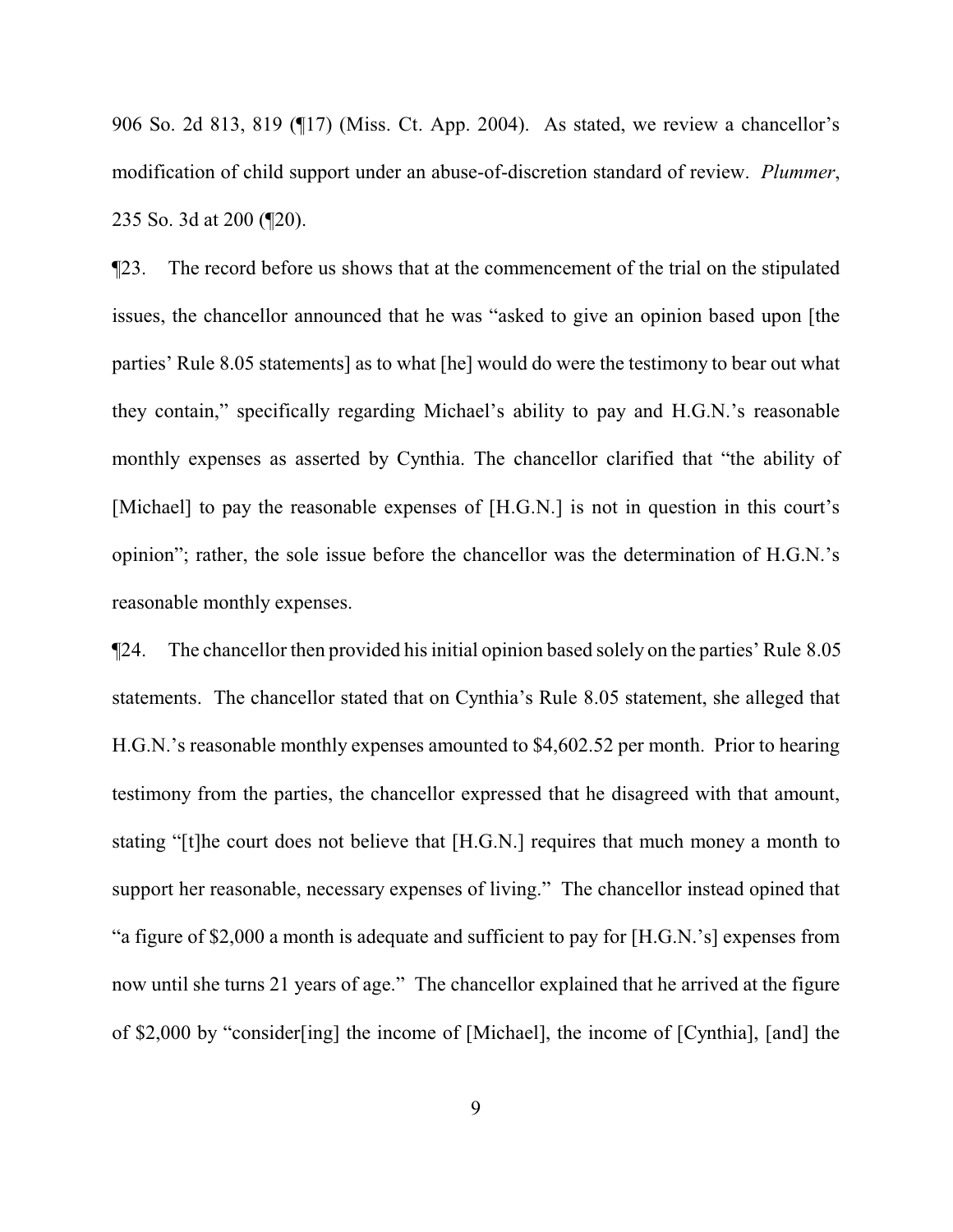reasonable needs of [H.G.N.] going from here until she reaches the age of majority in three years."

¶25. Regarding Cynthia's claim for back child-support payments, the chancellor opined that the child-support payments "should have been increased a long time ago," and he therefore found that Cynthia's demand of \$2,000 per month for the past three years, for a total lump sum of \$30,000, "is a reasonable sum to be paid by [Michael] to [Cynthia]." The chancellor also opined that Michael should pay one-half of anymedical insurance premiums for H.G.N. and that each party should pay for one-half of any non-covered medical expenses. The chancellor further found that the \$5,600 that Cynthia sought for back medical expenses "is reasonable and should be paid." The chancellor specified that Michael should pay "half of anything that [H.G.N.'s psychiatrist] charges" for H.G.N.'s treatment.<sup>4</sup>

¶26. The chancellor then acknowledged that Michael "disagrees with those figures and disagrees with that amount." The chancellor stated that he "would like to hear from [Michael] as to why he believes that those amounts would be unfair or unjust for him to pay for his daughter's support."

<sup>4</sup> During the proceedings and on appeal, Michael has expressed that he objects to H.G.N.'s seeing Dr. Webb, and Michael maintains that because he has joint legal custody of H.G.N., "he should have had a say in whether Dr. Webb . . . should be the treating physician." However, this Court has held that "the custodial parent may determine the child's upbringing, including his education and health and dental care. Such discretion is inherent in custody. It is vested in the custodial parent." *Taylor v. Timmons (In re C.T.)*, 228 So. 3d 311, 316 (¶9) (Miss. Ct. App. 2017) (quoting *Clements v. Young*, 481 So. 2d 263, 267 (Miss. 1985)).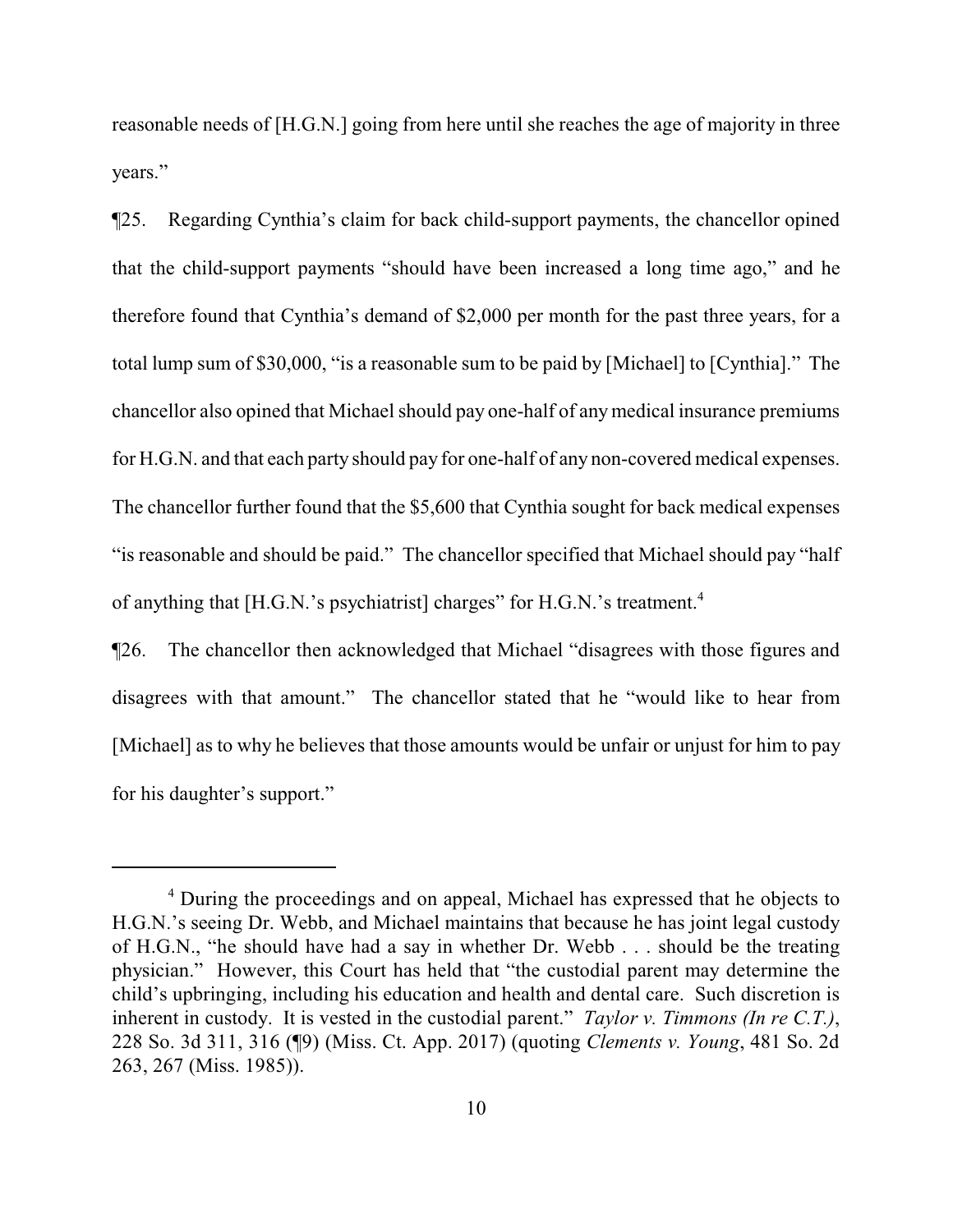¶27. After hearing testimony from the parties, the chancellor ruled from the bench that an increase in Michael's child-support payment was warranted. The chancellor increased Michael's payment amount to \$2,000 per month, explaining that this amount was supported by the evidence and was not unreasonable.<sup>5</sup> The chancellor further clarified that "[t]he judgment says it's due on the first day of the month, not at the end of the month; and there's no reason why you can't comply with that order."<sup>6</sup>

 $6$  Michael claims that the chancellor's requirement that he make his support payments on the first day of the month is unduly burdensome. However, as acknowledged by the chancellor, the parties' MDA specifies the first day of the month when discussing childsupport payments: "Husband shall pay five hundred ninety dollars (\$590) per month to wife as child support beginning March 1, 2013. Effective January 1, 2016, Husband shall pay to Wife child support of one thousand dollars (\$1,000) per month." We find that the chancellor was within his discretion to instruct Michael to make the child-support payments on the first day of the month.

<sup>&</sup>lt;sup>5</sup> The supreme court has held that "in a child-support modification decision, the chancellor first must find that a material change in circumstances warrants a modification before determining the amount of child support" pursuant to the child-support guidelines set forth in Mississippi Code Annotated section 43-19-101(1) (Rev. 2015). *Lewis v. Pagel*, 172 So. 3d 162, 176-77 (¶33) (Miss. 2015). However, the chancery court may deviate from the statutory guidelines if the court makes "an on-the-record finding that it would be unjust or inappropriate to apply the guidelines in the instant case." *Garcia v. Garcia*, 97 So. 3d 109, 112 (¶12) (Miss. Ct. App. 2012) (quoting *Chesney v. Chesney*, 910 So. 2d 1057, 1061 (¶7) (Miss. 2005)). At an April 2, 2020 motion hearing, the chancellor found that because Michael's income exceeded \$800,000, a strict application of section 43-19-101(1) would require Michael to pay approximately \$9,000 per month. The chancellor stated, "I just don't believe that this child has those kind of living expenses. . . . I just don't believe that." The chancellor accordingly announced that "this is going to be a non-guidelines case," explaining that "this isn't yourstandard child support setting situation. This is one . . . that's extremely exceptional and aberrational" due to Michael's income. Additionally, at the commencement of the June 16, 2020 trial, the chancellor reiterated, "I'm not applying the statutory guidelines because I believe they're aberrational in this case because of the income which Mr. Nowell receives from all sources, not just from his salary at the insurance company, but I have to take into account all the income that he receives."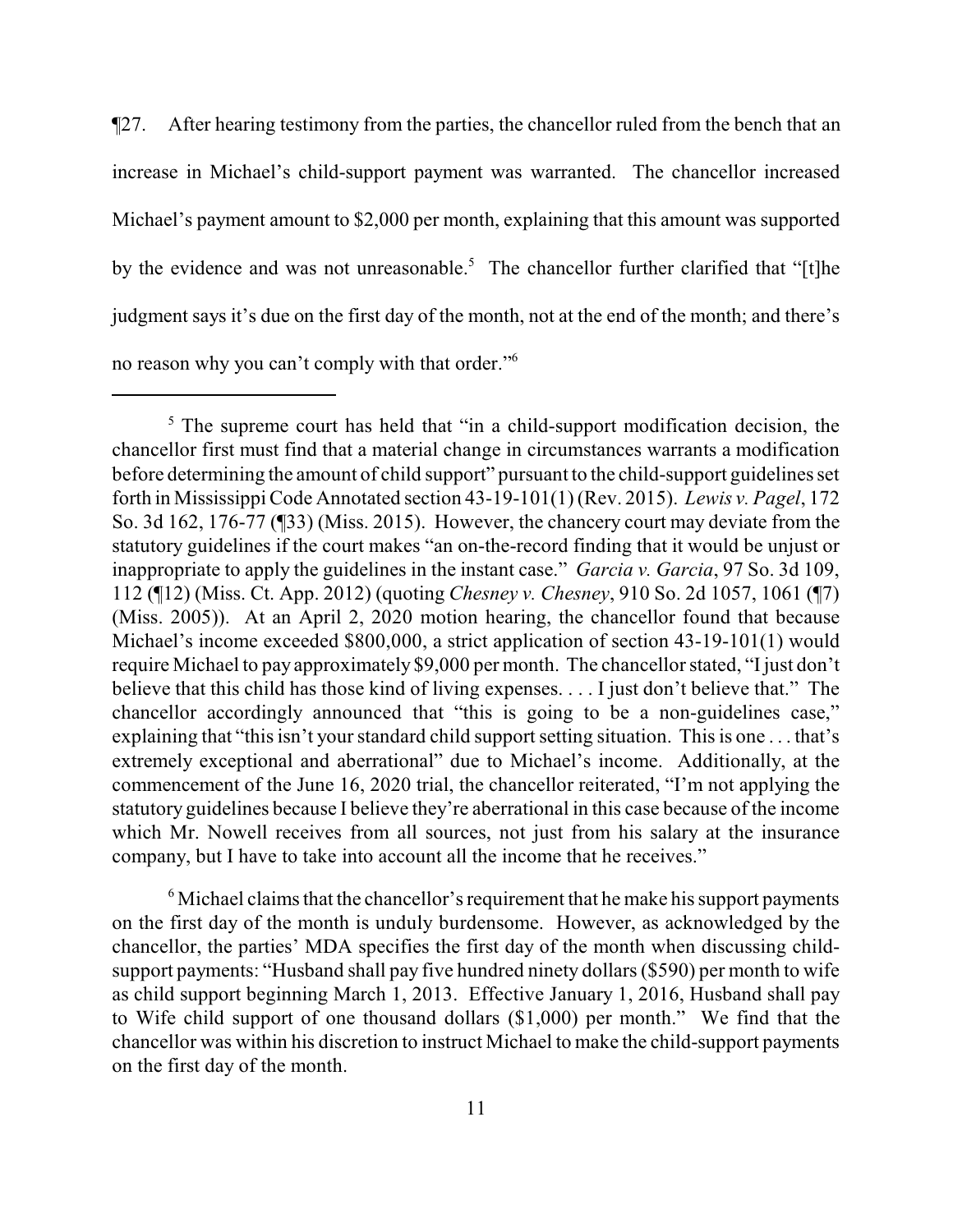¶28. In determining that a modification of Michael's child-support obligation was warranted, the chancellor found "that there has been a substantial and material change in circumstances . . . since the divorce [judgment] was entered." In support of his finding, the chancellor explained that H.G.N. "[is] older, things are more expensive, her needs have increased." Referring to H.G.N.'s autism-spectrum-disorder diagnosis, the chancellor emphasized that H.G.N. "has extensive medical – psychiatric expenses that other children don't have." The chancellor explained that "[H.G.N.'s] needs are different from any other children her age because of her situation," and therefore "she has different things that she is involved in that make her happy and make her secure than other girls similarly situated, but we have to take this case as we find it."

¶29. The chancellor ordered Michael to pay Cynthia \$5,600 for H.G.N.'s unpaid medical expenses and a lump sum of \$30,000 for thirty months of back child-support payments. The chancellor recognized that "ordinarily in a modification of child support[,] an increase is only awarded prospectively." The chancellor stated, however, that because this case commenced four years ago and because Michael advanced claims during the litigation that made the litigation drag out, "the court believes that this is an unusual or aberrational situation where back child support should be awarded." The chancellor further ordered Michael to pay as follows: one-half of any medical insurance premiums for H.G.N.; one-half of any noncovered medical expenses for H.G.N.; \$5,600 for back medical expenses; and vision and dental insurance premiums for H.G.N. The chancellor found that H.G.N. benefits from the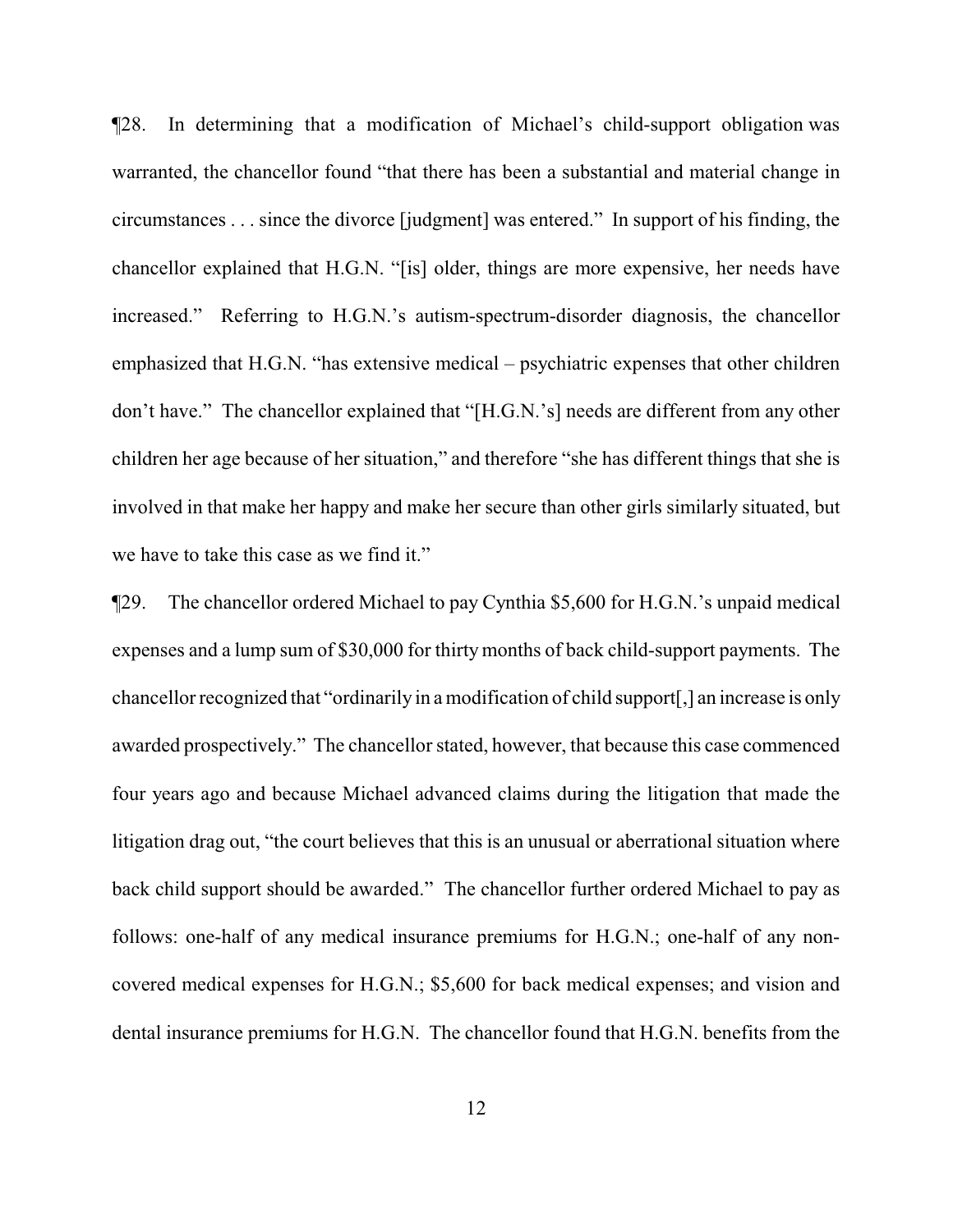treatment provided by her psychiatrist.

¶30. The chancellor also ordered Michael to pay H.G.N.'s tuition for her senior year in high school. The chancellor acknowledged Michael's testimony that he voluntarily paid for H.G.N.'s private-school tuition; however, the chancellor stated that Michael did not prove "in any way, shape, form or fashion to me that he's paid anything. He brought no records or no receipts with him today. That's just simply his statement to the court." The chancellor admitted that "[t]here may be some tuition that [Michael] is paying," but the chancellor found that his actual tuition payment "doesn't nearly amount to what he's claiming that he has paid." The chancellor explained that he "asked [Cynthia] specifically had she received any money from [Michael] other than the \$1,000 a month that he's obligated to pay, and she said, 'No.'" The chancellor stated that although Michael testified that he pays \$25,000 per year for child support for H.G.N., which includes her private-school tuition, Michael did not provide any proof that he had paid this amount. The chancellor explained, "I have proof that he's paying a thousand dollars a month, out of which almost 200 goes to health insurance, but I don't have any proof that he's paying anything over that."

¶31. On July 1, 2020, the chancellor entered a judgment of modification memorializing his findings and ruling from the bench. In his judgment, the chancellor stated that "a substantial and material change in circumstances has occurred with regard to the payment of child support of [H.G.N.]" and that Michael "has sufficient income to pay the reasonable needs of [H.G.N.,] and he is currently not paying enough in monthly child support."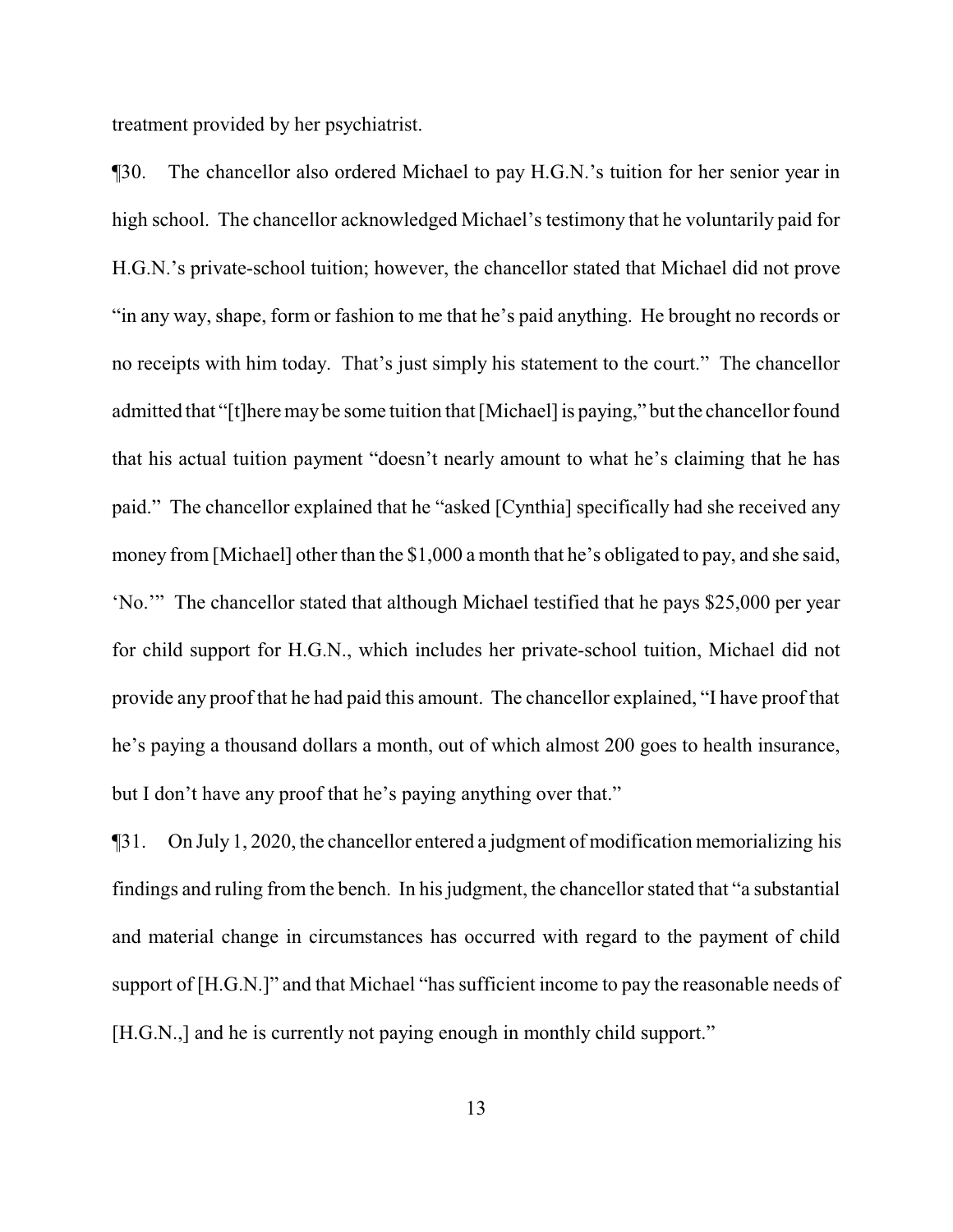¶32. The supreme court has held that when reviewing a chancellor's award of child support, the appellate court must examine the record to see if sufficient evidence supports the chancellor's findings. *Powell v. Powell*, 644 So. 2d 269, 275 (Miss. 1994). We therefore turn to examine the record and determine whether it contains sufficient evidence to support the chancellor's findings.

¶33. H.G.N.'s medical records submitted into evidence show that in July 2010, H.G.N. received a diagnosis of autism spectrum disorder, a low-average intelligence, specific learning disabilities in math and reading, and separation anxiety disorder. In 2017, Dr. Webb documented that H.G.N. has "Autism Spectrum Disorder or Asperger's Disorder." Dr. Webb also diagnosed H.G.N. with depression and obsessiveness, which he stated were common symptoms of autism spectrum disorder.

¶34. H.G.N.'s school records reflect that in 2014 and 2018, she was assessed for an individual education plan (IEP) as a result of her autism-spectrum-disorder diagnosis. The school records indicate that in 2014, H.G.N. received special-education eligibility due to her autism-spectrum-disorder diagnosis. The 2014 IEP results reflect that "[H.G.N.'s] disability impacts her participation in general education by preventing her from performing to grade level in the general education classroom due to her deficits in grade level math and grammar skills, completing tasks within a reasonable time frame, and keeping pace with the general education curriculum." In 2018, H.G.N. was assessed for another IEP, and the results revealed that she has a low IQ. The 2018 testing also showed that H.G.N.'s autism spectrum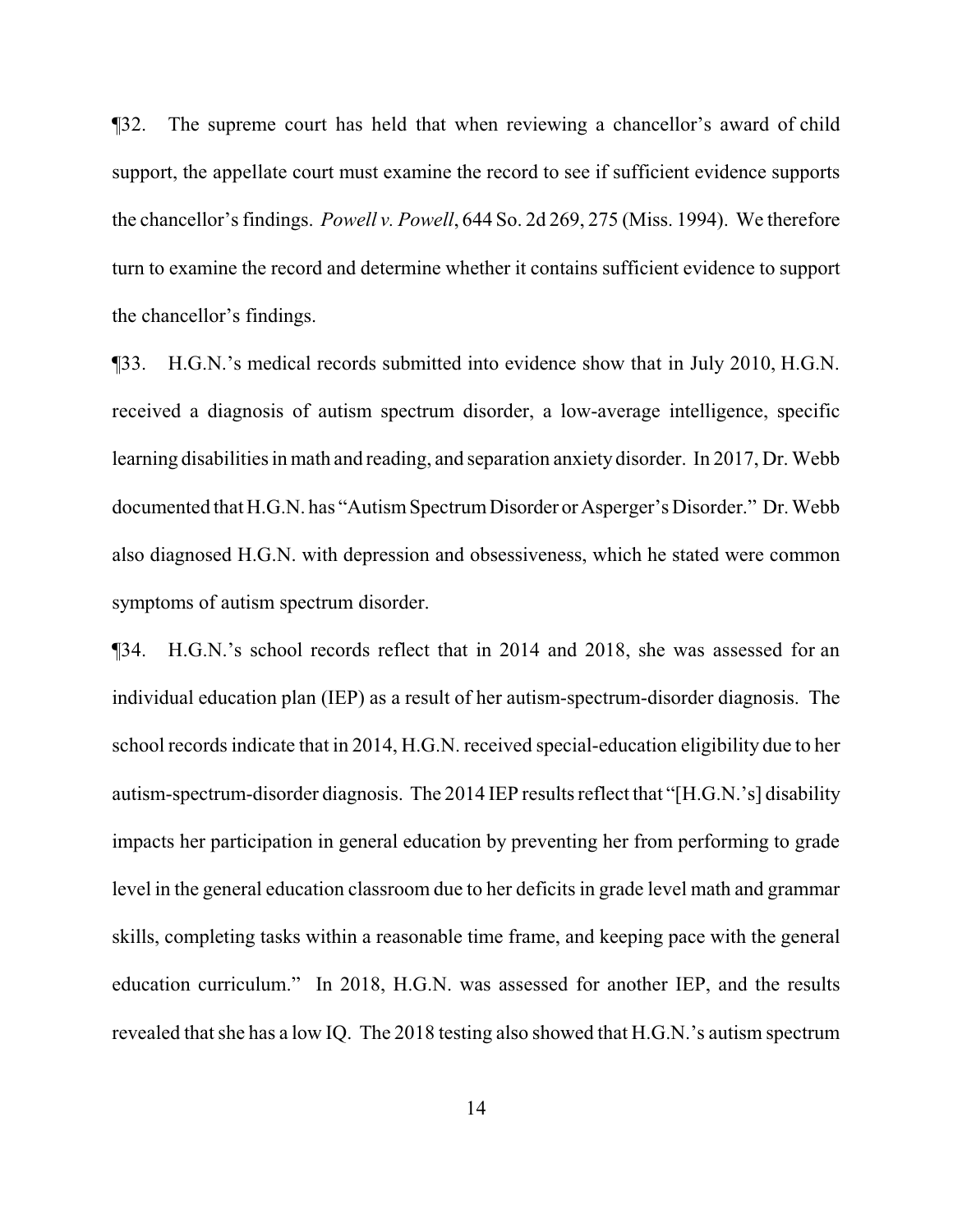disorder severely affects her social behavior.

 $\P$ 35. During the initial trial,<sup>7</sup> the chancellor heard testimony from Dr. Webb regarding H.G.N.'s autism-spectrum-disorder diagnosis. Dr. Webb explained that autism is a "developmental disorder" and a "lifelong illness." Dr. Webb testified that H.G.N.'s diagnosis affects her processing speed, explaining that H.G.N.'s "processing speed in testing was a 2 out of 100, which means she's in the extremely low percentile of processing information, and that's why we have sort of the mass scores that are fourth to fifth-grade level." Dr. Webb testified that due to H.G.N.'s low processing speed, he did not recommend that she drive a vehicle. Dr. Webb also testified that an IEP revealed that H.G.N.'s intelligence is "below average" and that she has special education needs. Dr. Webb opined that based on H.G.N.'s diagnosis and her educational limitations, "she's going to need help and treatment and supervised living of some kind probably for the rest of her life."

¶36. Dr. Webb also explained that people with autism spectrum disorder "will be overly connected to something [and] that's all they'll want to talk about." Dr. Webb testified that for H.G.N., that "something" is animals, and he stated that "she's fixated on them."

¶37. After the chancellor resumed the trial, he heard testimony from Michael and Cynthia. Michael testified that the parties' MDA contained provisions that "contemplated the future needs of [H.G.N.]" Michael explained that "[he] had an increase in child support planned

 $<sup>7</sup>$  At the time of the initial trial in June 2018, H.G.N. was approximately fifteen years</sup> old.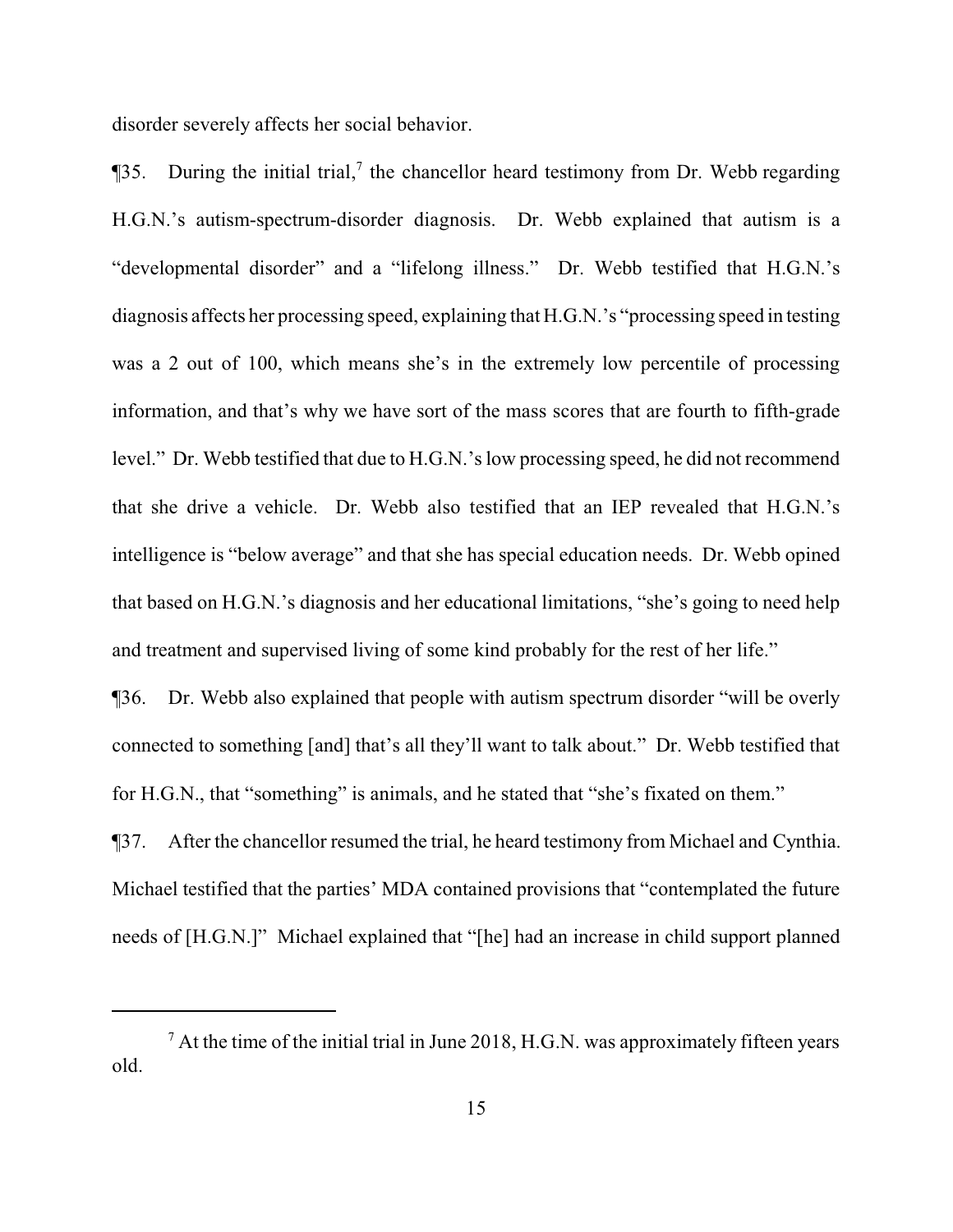in our [MDA]." Michael also emphasized that other than H.G.N.'s need to attend a special private school, H.G.N. "[does not] have any special needs that have changed" since the parties divorced. As stated, H.G.N. was diagnosed with autism spectrum disorder prior to the parties' divorce. The parties' MDA reflects that Michael paid Cynthia \$590 per month in child support for the first three years after the divorce, and then beginning in January 2016, Michael would pay \$1,000 per month in child support until H.G.N. turned twenty-one years old.

¶38. Michael testified that after he and Cynthia divorced, he "gave [Cynthia] a house, gave her a paid-for car so that [H.G.N.] would have a place to live and [H.G.N.] would have ... good transportation." The parties' MDA reflects that Michael purchased a house for Cynthia and that after three years, Cynthia had the option to move out of the house and receive \$100,000, or she could keep the house and request that Michael pay in full the entire mortgage on the house. Per the MDA, Michael paid Cynthia \$10,000 to assist her in moving into the new house. The MDA also stated that Michael would continue to pay Cynthia's current yearly salary for her employment at his insurance agency for a period of three years. Michael testified that Cynthia's salary was approximately \$42,000 per year. Michael testified that he also paid for Cynthia's health insurance for three years. Michael estimated that the value of everything he provided to Cynthia at the end of their marriage amounted to approximately \$450,000. Michael explained that everything he provided to Cynthia "was to contemplate future needs of [H.G.N.], you know, because without having to have housing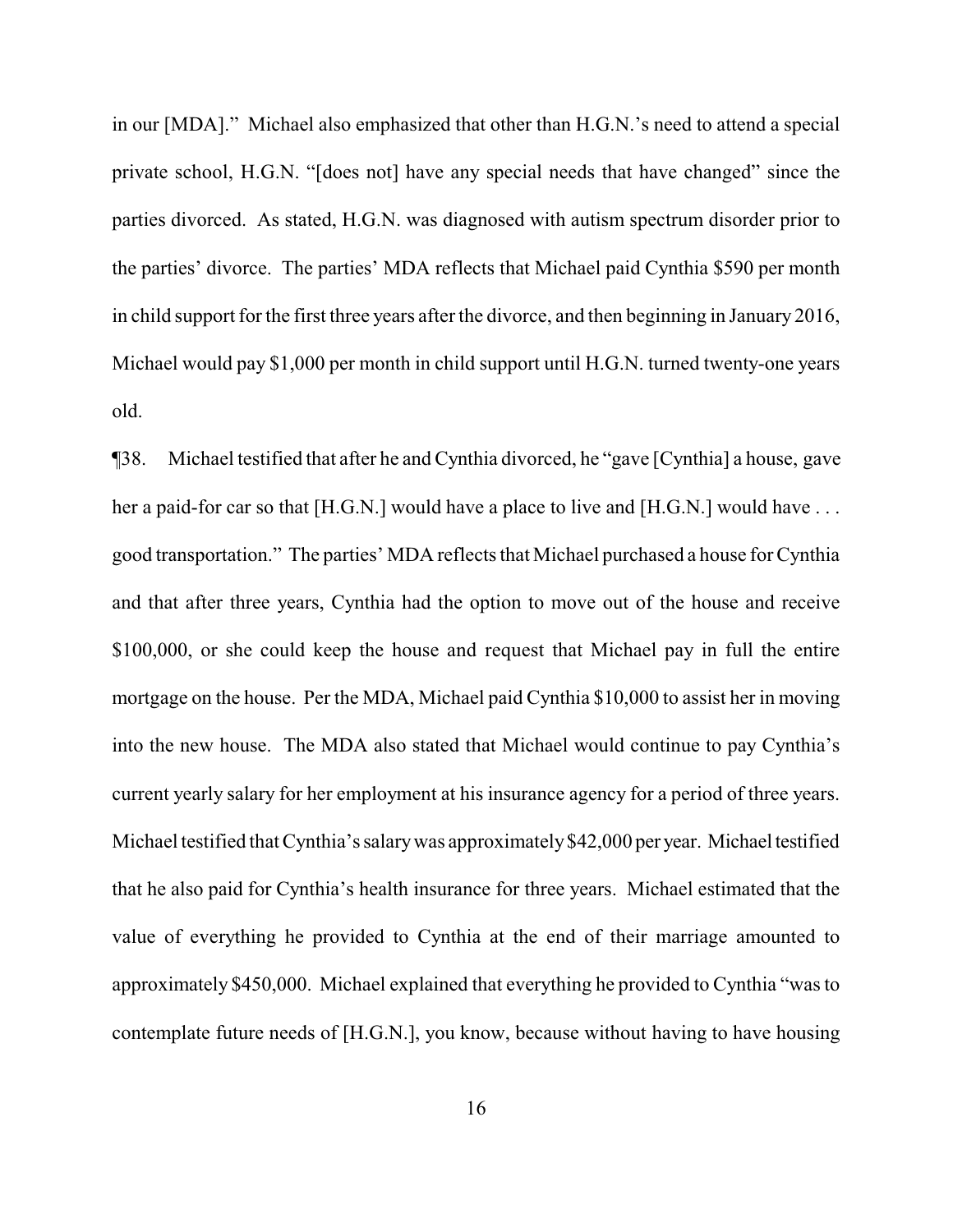or without having to have transportation—that's two of the largest expenses anyone ever takes on, I guess." Michael reiterated that "[t]he amount of money we agreed on in the beginning was to carry this thing out so that we wouldn't have to keep going through this legal hassle and cost and all the way through the line."

¶39. Additionally, Michael testified that he voluntarily paid \$900 per month for H.G.N.'s private-school tuition without any requirement to do so. However, Michael's Rule 8.05 financial statement does not reflect this cost. Michael estimated that between the monthly \$1,000 child-support payments, private-school tuition and uniforms, dental and vision insurance, and additional bills, he pays Cynthia approximately \$25,000 in child support each year. Michael also testified that he purchased a car for H.G.N. to drive when she turned sixteen years old, but because H.G.N. did not want to drive, he sold the car.

¶40. The chancellor next heard testimony from Cynthia. Cynthia testified that H.G.N.'s expenses had increased since 2016 "because . . . the things she enjoys to do increased[,]" explaining that "things are more expensive." Cynthia stated that "[H.G.N. has] gotten older. She just wants to do more. She wants to go to movies. She wants to do things like that that cost money." Cynthia explained that "[H.G.N.] is accustomed to a lifestyle that when her father and I were married, she pretty much got anything she wanted; and I've tried to maintain a lifestyle that pays for her interests[.] . . . [D]o I agree that everything I have spent on her she is required? Absolutely not."

¶41. As far as specific expenses, Cynthia testified that she pays \$750 per visit for H.G.N.'s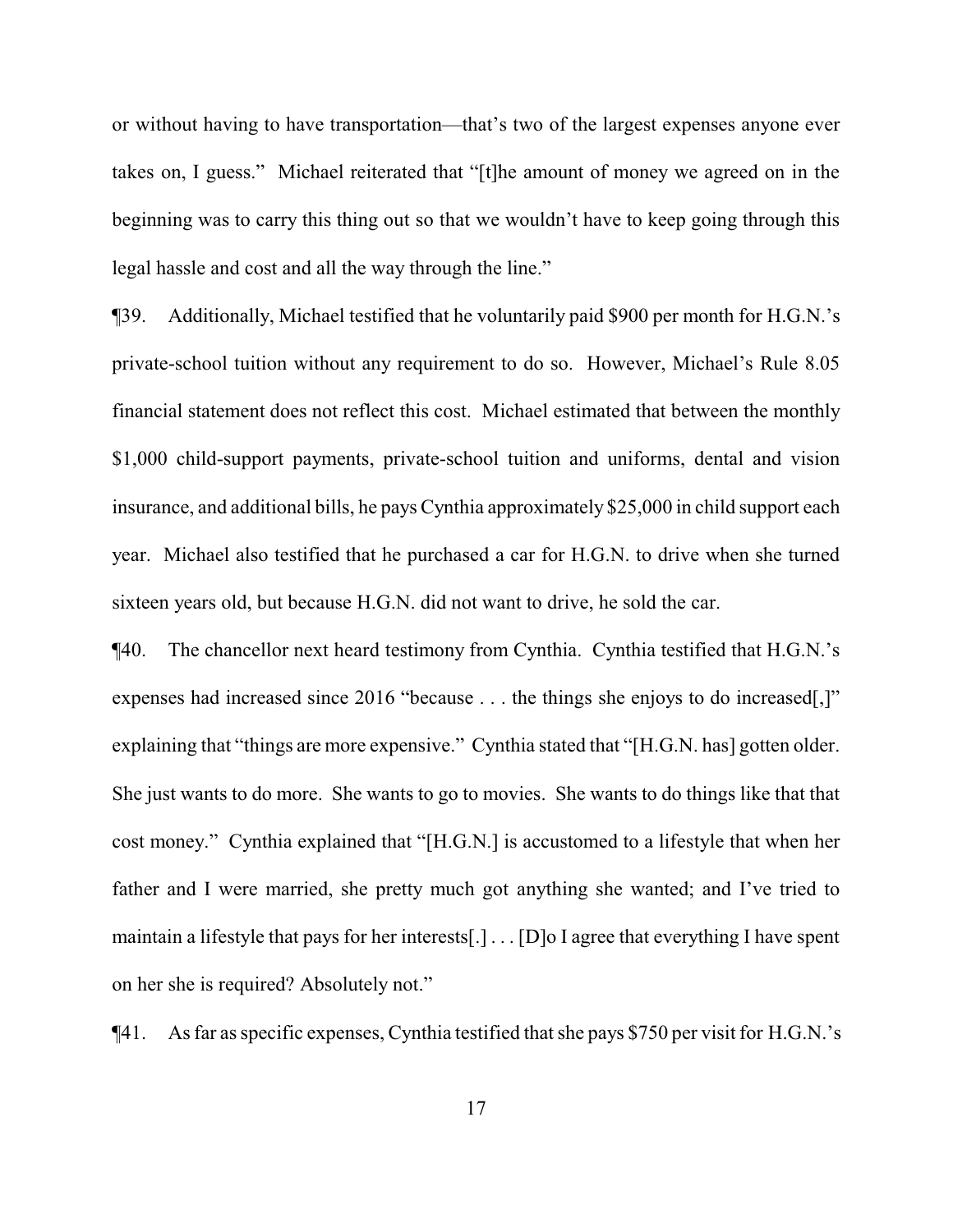psychiatrist appointments with Dr. Webb, and H.G.N. sees Dr. Webb approximately every six weeks. (Dr. Webb confirmed the costs and the regularity of H.G.N.'s visits in his testimony.) Cynthia testified that H.G.N. "adores" Dr. Webb and that she leaves her visits with him "happy" and "laughing." Cynthia testified that H.G.N.'s monthly clothing expense is \$225. She explained due to H.G.N.'s sensory issues stemming from her autism spectrum disorder, H.G.N. preferred to wear cotton t-shirts. Cynthia testified that the cost of her tshirts ranges from \$30 to \$70 per shirt. Cynthia also included monthly expense amounts for H.G.N.'s art supplies, haircuts, and personal hygiene products. Regarding the expense of H.G.N.'s eyebrow manicuring, Cynthia testified that this type of personal maintenance helped H.G.N.'s self-esteem and was therapeutic for her.

¶42. Cynthia testified that H.G.N. cannot drive, so Cynthia pays a driver \$800 per month, plus gasoline expenses, to drive H.G.N. to school, appointments, and other activities as needed. In addition to this amount, Cynthia also pays a retainer for another transportation service in case of an emergency. Cynthia testified that she took a new job with less pay but more flexible hours so that she could be close to H.G.N.'s school. When questioned as to why Cynthia paid for someone else to drive H.G.N. to school when Cynthia was working close by, Cynthia clarified that she wanted to be close by in case of an emergency. She also explained that the driver "picks up [H.G.N.,] and they do things after school."

¶43. Cynthia testified she spends approximately \$1,040 per month on H.G.N.'s vitamins and animal feed for H.G.N.'s numerous pets. Cynthia testified that H.G.N.'s pets include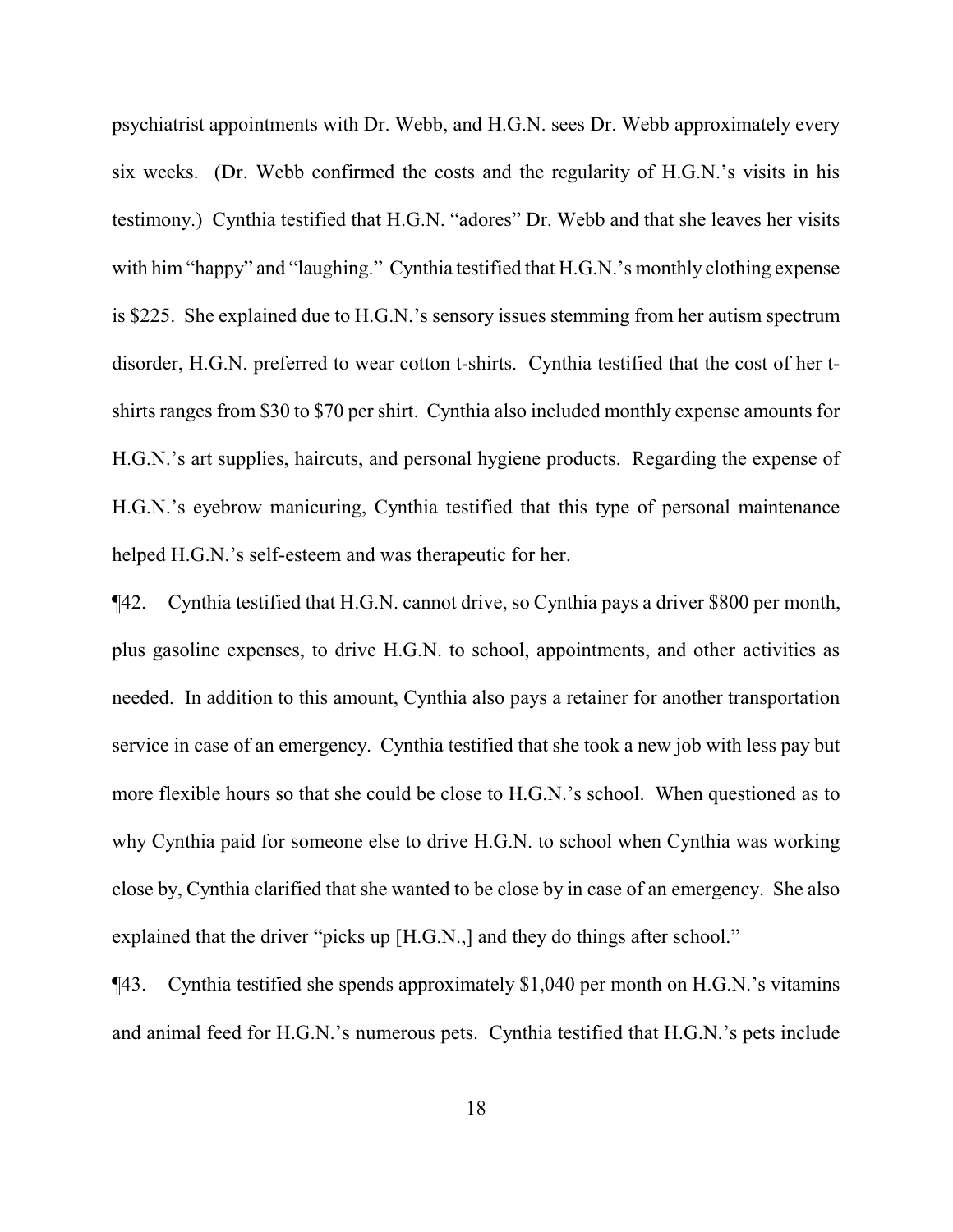dogs, "a multitude of chickens," lizards, pigeons, and mealworms. According to Cynthia, veterinary expenses for H.G.N.'s pets amount to \$220 per month. Cynthia explained that because of H.G.N.'s autism spectrum disorder, animals are therapeutic and "have a very calming effect" on H.G.N. Cynthia testified that "[f]or a child who doesn't have a whole lot of friends, [her pets] are her companions."

¶44. Cynthia admitted that Michael paid for H.G.N.'s private-school tuition, and she testified that the tuition cost approximately \$900 per month. Cynthia clarified that H.G.N. received a scholarship for the prior school year, and as a result, Michael did not pay any tuition for that year. Regarding Michael's testimony that he pays \$25,000 for H.G.N. each year, the chancellor asked Cynthia, "Is he giving you \$25,000 a year?" Cynthia answered, "No, sir. I get a thousand dollars a month; and out of that thousand dollars a month, I pay almost \$200 in health insurance premiums alone."

¶45. As previouslyacknowledged,Michael argues that because H.G.N. was diagnosed with autism spectrum disorder prior to the parties' divorce, her medical expenses relating to this diagnosis were foreseeable. Michael also asserts that Cynthia's general allegations such as "things are more expensive" and "[H.G.N. has] gotten older" are not enough to meet her burden of proof to show a material change in circumstances. This Court has held that "[w]hile the increase in a child's age alone is an indicator that an increase in support may be warranted, it is not, standing alone, evidence of a material change in circumstances." *McNair v. Clark*, 961 So. 2d 73, 80 (¶29) (Miss. Ct. App. 2007). Rather, "[t]o find a material change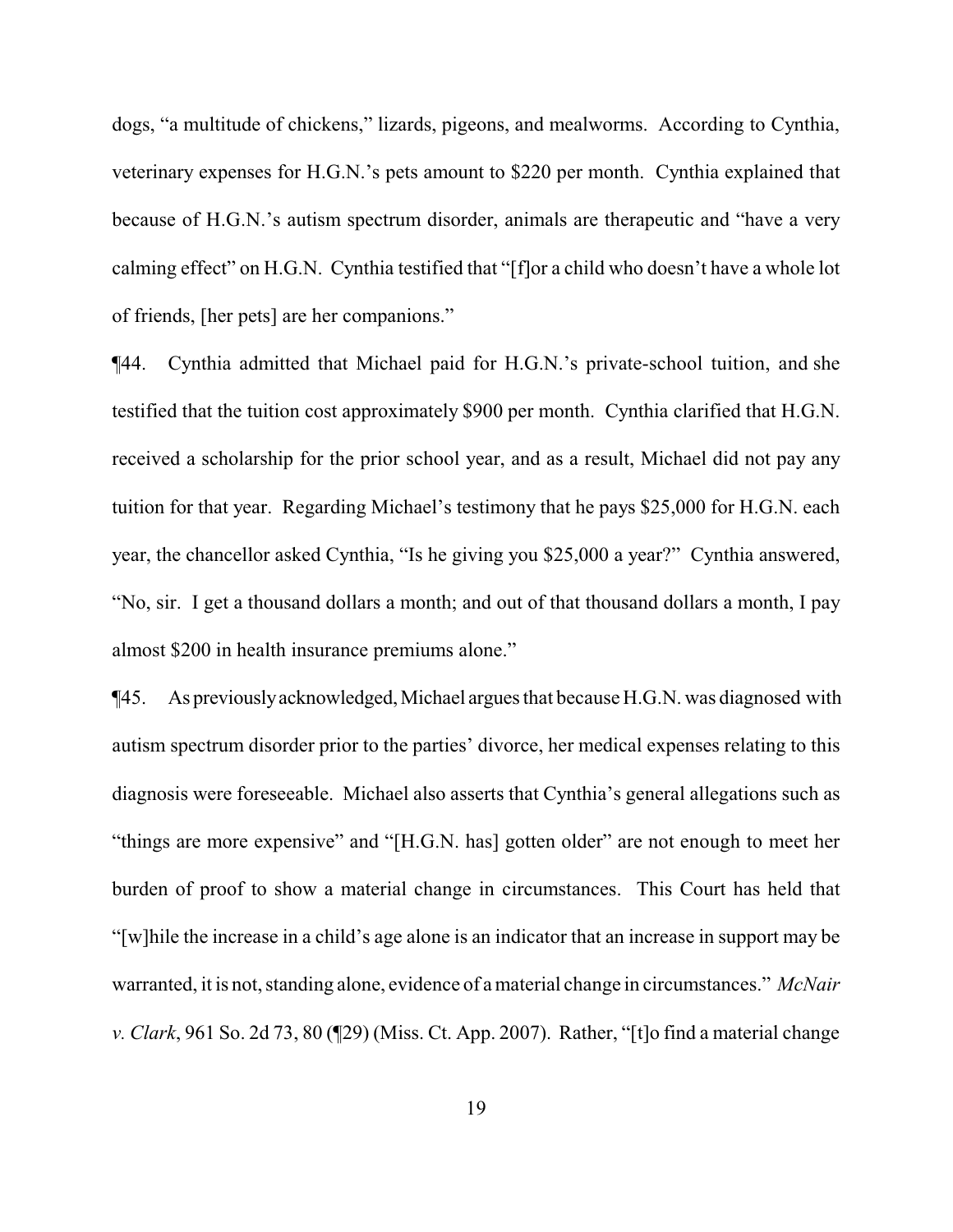in circumstances based upon increased expenses, the amount of those expenses must not have been foreseeable at the time of the original order, and the parent seeking an increase in child support must state specifically the basis and amounts of those increased expenses." *Id*. Specifically, "the movant must show that increased financial obligations have eaten away so significantly at the purchase power of the existing child support award that it no longer meets the needs of the child." *Turner v. Turner*, 744 So. 2d 332, 336 (¶17) (Miss. Ct. App. 1999). "This may be done by showing a significant increase in the cost of goods or services or by a specific showing of needs not previously existing." *Id*. A "general pronouncement" that expenses for a child have increased "does not rise to the level of a material change in circumstances warranting modification of child support." *Brawdy v. Howell*, 841 So. 2d 1175, 1179 (¶14) (Miss. Ct. App. 2003).

¶46. In *Riddick v. Riddick*, 906 So. 2d 813, 820 (¶21) (Miss. Ct. App. 2004), this Court reversed the chancellor's order increasing the husband's child-support obligation. In modifying the child-support order, the chancellor acknowledged the advanced age of the children at issue and heard testimony from the wife regarding the increased needs of the children, which included expenses for sports, providing a vehicle and maintenance of the vehicle for a child of driving age, a higher grocery bill, and more expensive clothing for the children. *Id*. at (¶19). However, this Court found that the wife "has not documented any of these expenses" and explained that "[g]eneral allegations ofincreased needs or expenses will not suffice. Expenses must be proved with particularity." *Id*. (citing *Magee v. Magee*, 755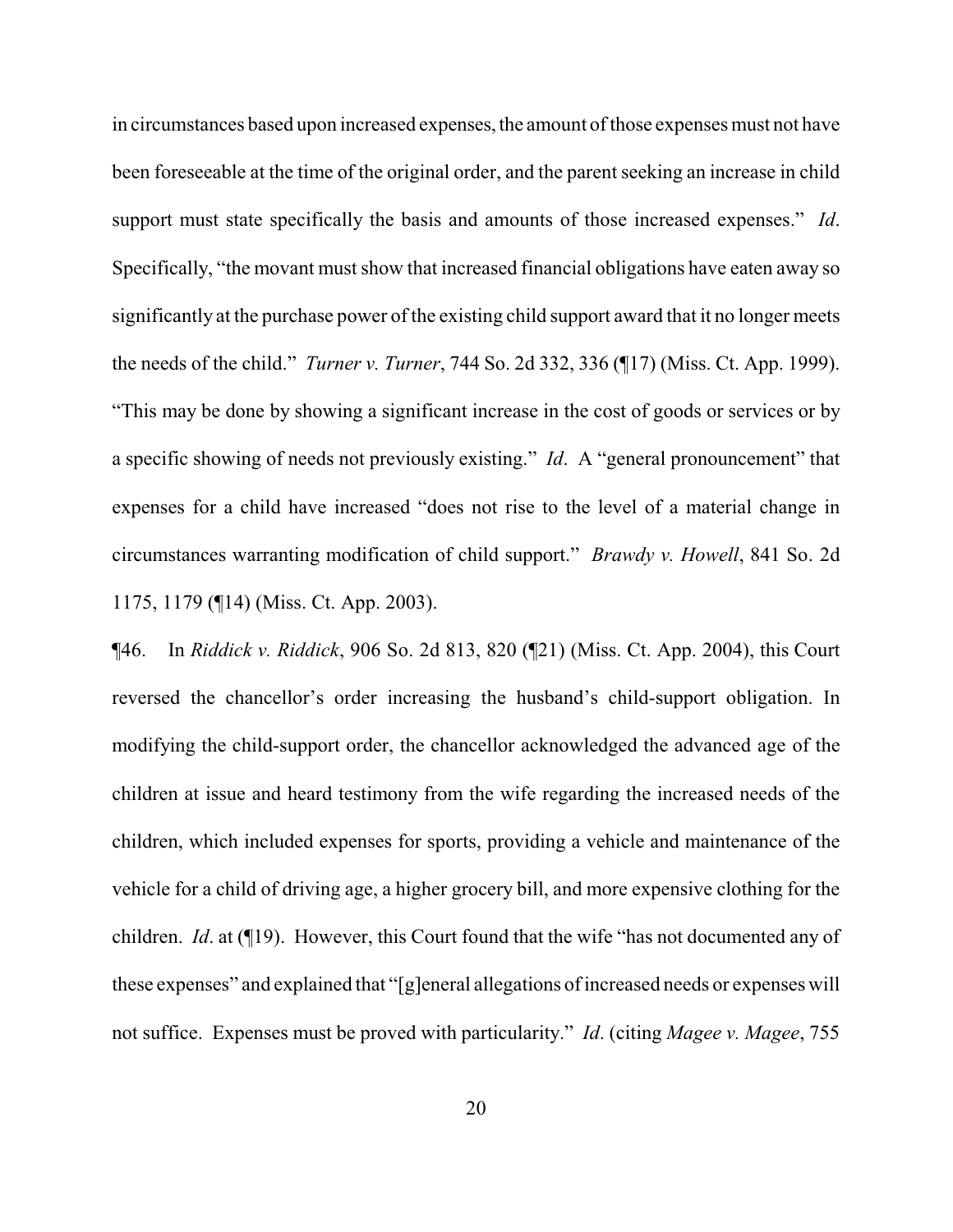So. 2d 1057, 1060 (¶11) (Miss. 2000); *Mullen v. Mullen*, 246 So. 2d 923, 924 (Miss. 1971)). This Court also held that "assuming [the wife's] claims that her expenses increased are true, we are unable to see how these expenses were unanticipated at the time of the divorce decree." *Id*.

¶47. In *McNair*, 961 So. 2d at 81 (¶30), this Court also reversed a chancellor's modification of child support after finding that the mother<sup>8</sup> failed to meet her burden of showing a material change in circumstances—specifically, that the children's increased expenses were unforeseeable at the time of the parties' original child-support order. The parties in that case did not testify at the hearing before the chancellor and instead relied on the oral arguments provided by their attorneys. *Id*. at 80 (¶26). The documentary evidence before the chancellor "consisted of the first order of child support, the parties' Rule 8.05 financial statements, a single paycheck stub belonging to [the father], and the documents detailing the medical expenses accrued as a result of one of the children's brain surgeries." *Id.* The mother's Rule 8.05 financial statement listed "several activities in which the three children are involved, but . . . [it provided] no evidence to indicate whether these activities were unforeseeable or whether the amount necessary to sustain those activities was unforeseeable." *Id*. at 80-81 (¶30). This Court found that "[t]he only evidence before the chancellor was the increased ages of the children and a line-item statement in [the mother's] Rule 8.05 financial statement that the children were involved in extra-curricular activities."

<sup>8</sup> The parties were never married. *McNair*, 961 So. 2d at 75 (¶2).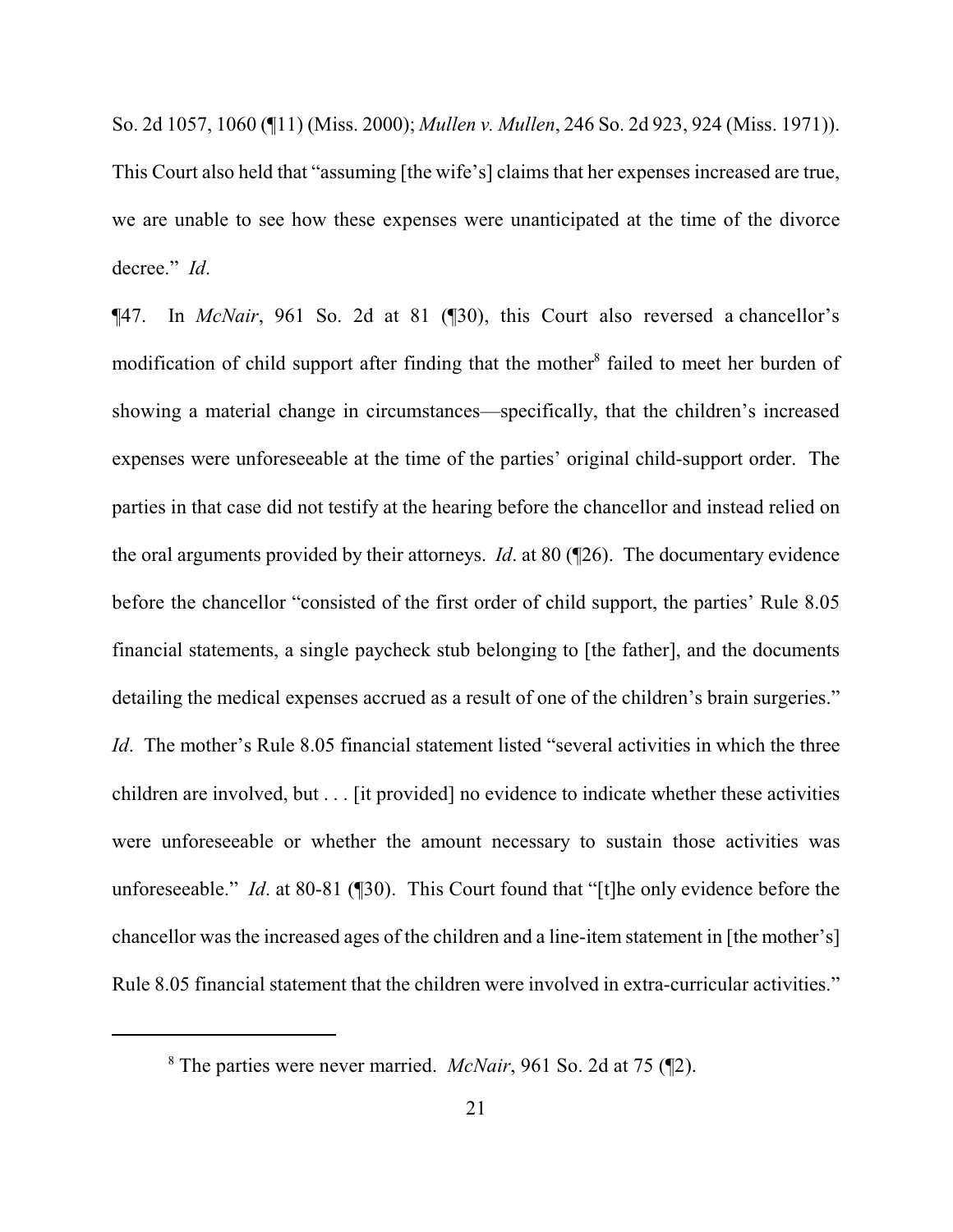*Id*. at 81 (¶30). This Court stated that evidence regarding the unforeseeability of the children's activities and unforeseeability of the costs of those activities "could easily have been supplied through testimony from [the mother], had she testified." *Id*. at (¶30). This Court reiterated that "the burden rested with [the party seeking modification] to prove an increase in expenses that constituted a material change in circumstances." *Id*. This Court ultimately held that "[w]ithout evidence of unforeseeability in either the activities or the amount of those activities . . . the record cannot support the chancellor's finding that the increased ages of the children constitutes a material change in circumstances." *Id*.

¶48. In the recent case of *Bennett v. Bennett*, 316 So. 3d 651, 656 (¶23) (Miss. Ct. App. 2021), this Court found no abuse of discretion in the chancellor's order modifying the husband's child-support obligation for his twin sons. In that case, the chancellor considered the factors in *Adams*, 467 So. 2d at 215, and held that the husband's "'slight increase in income' and 'increase in needs as it related to the twins' constituted a material change in circumstances warranting an increase in child support." *Id*. The chancellor found that the wife had presented "substantial testimony and proof of increased expenses of the [twins] including but not limited to optical and dental expenses." *Id*. The wife also testified that the husband had not exercised regular visitation with the twins, which resulted in an increase in the wife's expenses for the children. *Id*. at (¶21). The husband admitted that he had not exercised regular visitation. *Id*. After "consider[ing] the increase in optical and dental expenses along with the increased needs of the children due to their advanced age," the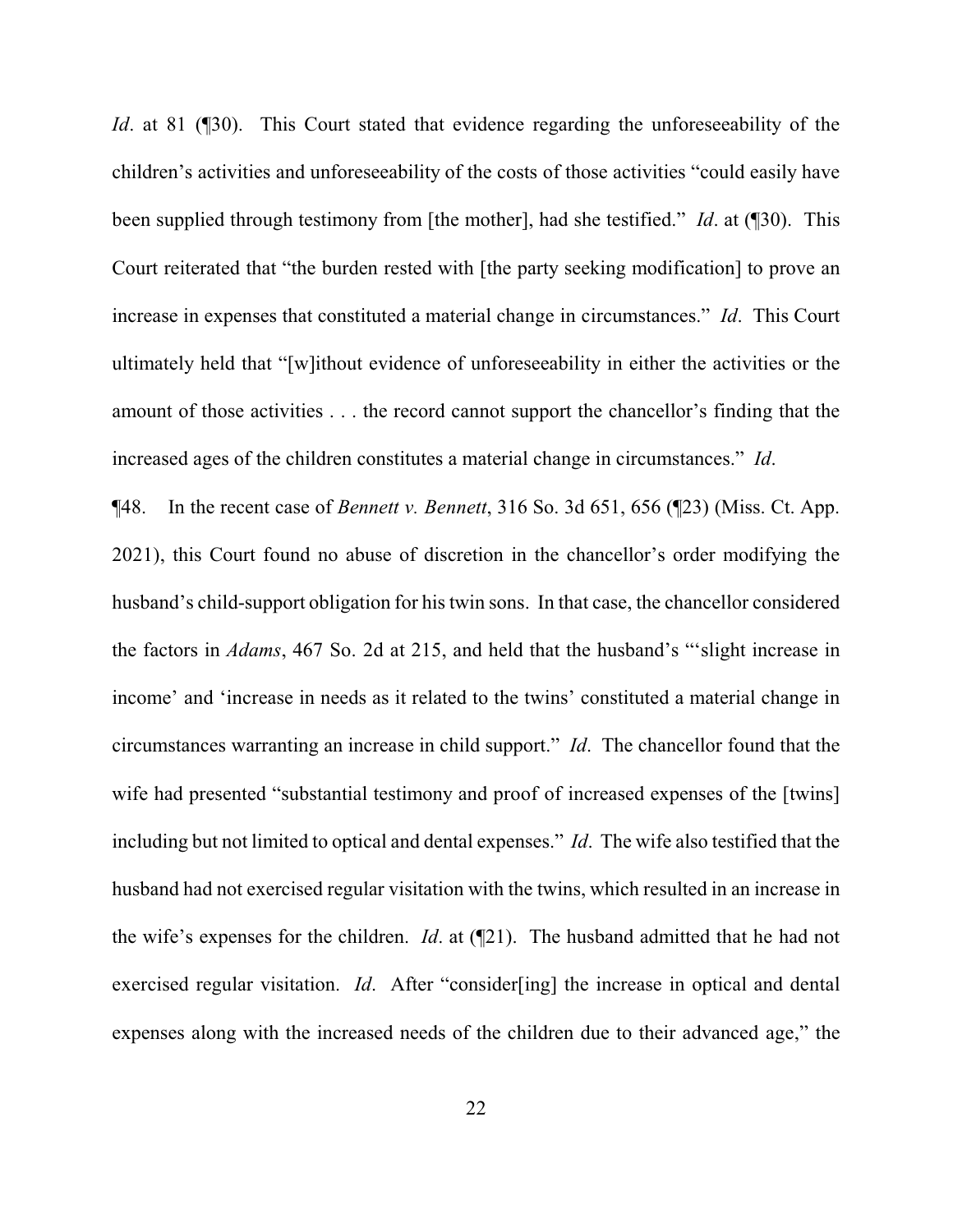chancellor accordingly increased the husband's child-support obligation. *Id*. at (¶23).

¶49. In the present case, our determination of whether the record contains sufficient evidence in support of the chancellor's judgment hinges on whether Cynthia met her burden of showing that H.G.N.'s increased expenses were unforeseeable at the time of the parties' divorce and whether Cynthia presented sufficient testimony and proof as to these increased expenses. *See McNair*, 961 So. 2d at 80 (¶29) ("To find a material change in circumstances based upon increased expenses, the amount of those expenses must not have been foreseeable at the time of the original order, and the parent seeking an increase in child support must state specifically the basis and amounts of those increased expenses."). After our review, we find thatCynthia provided extensive testimonyregarding howH.G.N.'s autism-spectrum-disorder diagnosis has affected her needs, and therefore her expenses, as she has gotten older. In addition to her testimony regarding H.G.N's increased expenses, Cynthia provided a Rule 8.05 financial statement reflecting these expenses. She also attached a receipt of her Amazon.com purchases for H.G.N. H.G.N.'s education records and her medical records, as well as Dr. Webb's testimony regarding H.G.N.'s specific needs and abilities surrounding her diagnosis, provide further support that H.G.N.'s current expenses were unforeseeable at the time of the parties' divorce. As a result, we find that the record contains sufficient evidence in support of the chancellor's judgment of modification.

¶50. While the chancellor did not expressly list the *Adams* factors and articulate a finding as to each factor, the record shows that the chancellor did consider some, if not all, of the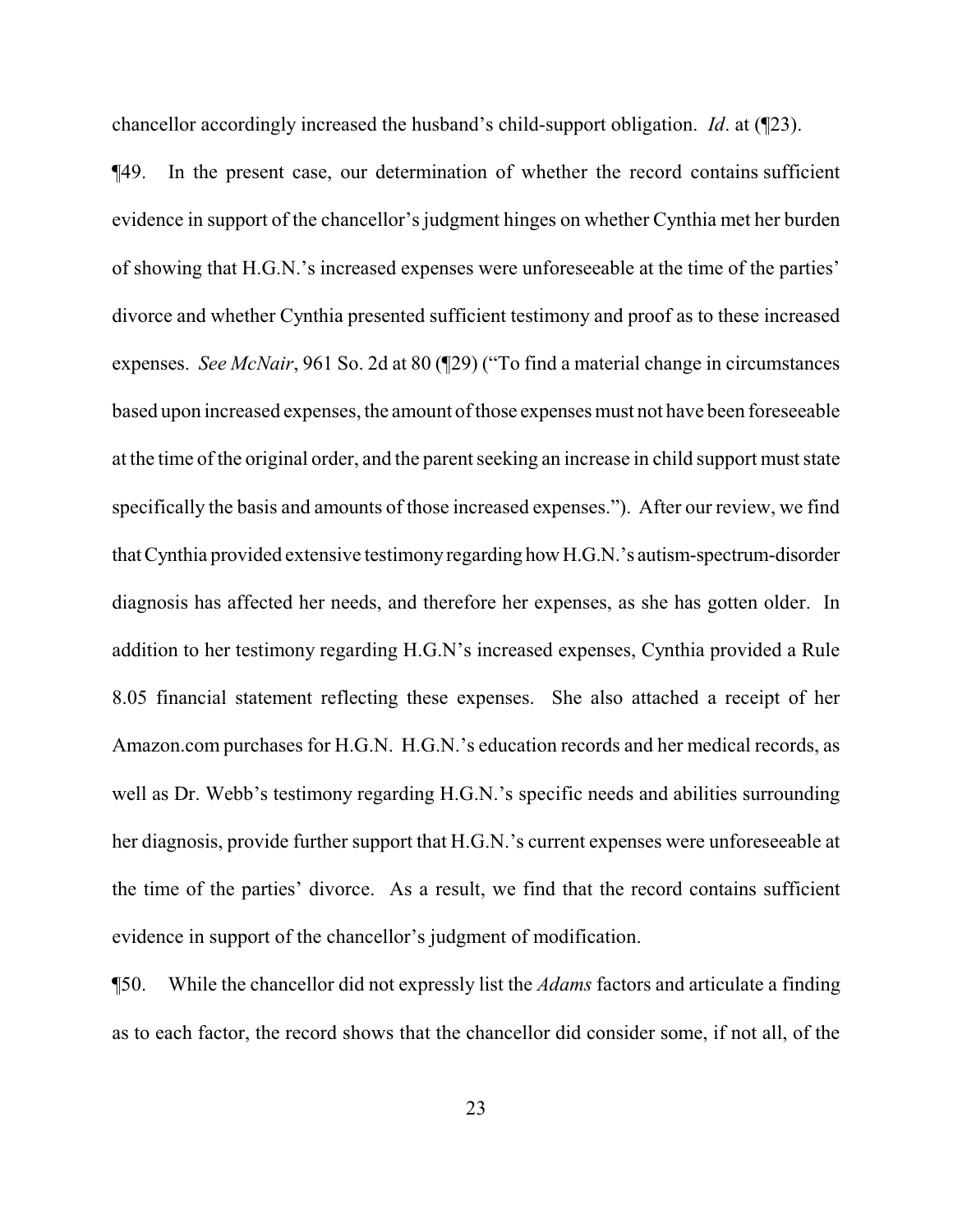factors. In modifying Michael's child-support obligation, the chancellor specifically addressed H.G.N.'s special needs, the incomes of the parties, the increased needs resulting from H.G.N.'s increased age, and an increase in H.G.N's expenses. *See Adams*, 467 So. 2d at 215. As in *Riddick*, "[w]e decline to hold the chancellor in error for not discussing every conceivable factor in deciding to increase [Michael's] child[-]support obligation." *Riddick*, 906 So. 2d at 819 (¶16).

¶51. After our review, we affirm the chancellor's judgment modifying Michael's childsupport obligation, including the award of unpaid medical expenses and back child-support payments to Cynthia.

#### **II. Motion to Lift the Seal**

¶52. During the June 2018 trial, the chancellor sua sponte suspended the trial due to an "outside influences" issue. The following day, June 8, 2018, the chancellor ordered the case to be sealed. The chancellor's order explained that the trial would be suspended until further order so that the court could investigate "outside attempts at seeking to influence the [c]ourt[.]" The order stated the pleadings would be sealed, and the chancellor also instituted a "gag order" providing that the parties "shall not discuss the facts surrounding this matter with anyone in the public."

¶53. On September 3, 2020, more than thirty days after the chancellor entered his final judgment, Cynthia filed a motion to remove the seal. Michael opposed the motion and filed a motion to dismiss for lack of jurisdiction. Cynthia failed to set a hearing on her motion to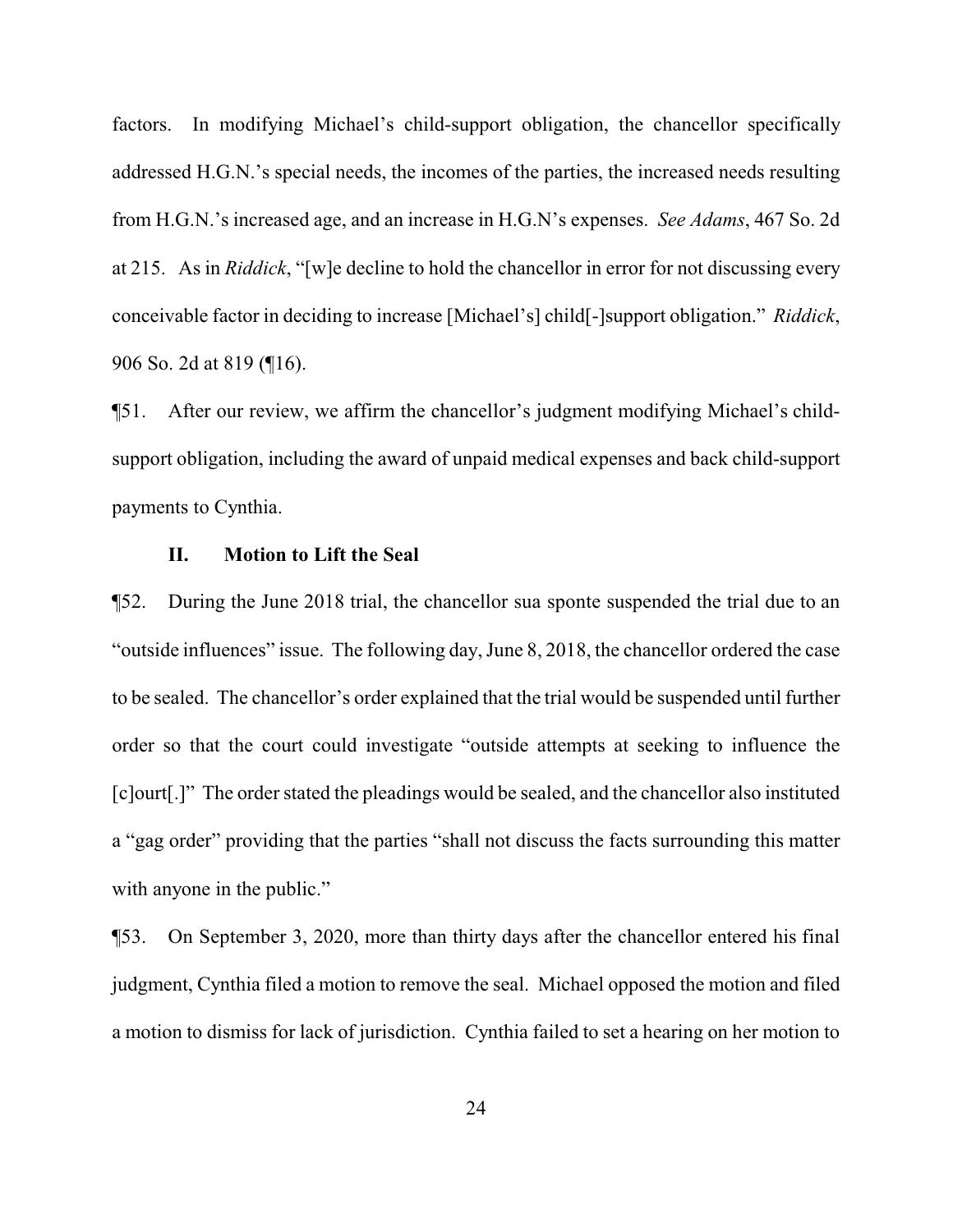remove the seal.

¶54. On November 12, 2020, Cynthia moved to unseal this case. Michael filed a motion in opposition. The supreme court passed the motion to unseal for consideration with the appeal, and the appeal was later assigned to this Court. On September 13, 2021, this Court entered an en banc order remanding this matter to the Rankin County Chancery Court for thirty days for the chancellor to provide his reasons for sealing this case. On September 29, 2021, this Court received a response from the chancellor explaining his reasons for sealing the case. The chancellor also stated that those reasons are now moot, and he has no objection to the seal being lifted. The chancellor explained as follows:

On the third day of trial in this matter, it came to the [c]ourt's attention during witness testimony that alleged attempts had been made to influence the court's decision by outside parties. Simultaneously, an email was circulated by a member of the general public threatening certain witnesses. At that time, I found it was in everyone's best interest to suspend the trial and seal the file until investigations could be had into both the attempted court influence as well as the threatening email. Neither of the investigations were fruitful; therefore, the trial was rescheduled. I do not have an objection to the seal being lifted at this time, because the ultimate reasons for sealing it are moot.

¶55. The supreme court has articulated that "Mississippi law favors public access to public records." *Est. of Cole v. Ferrell*, 163 So. 3d 921, 925 (¶18) (Miss. 2012). We recognize that "[c]ourt filings are considered to be public records, unless otherwise exempted by statute." *Id.* at (¶15). However, courts have the discretion to "determine if nonexempt matters [such] as court filings] should be declared confidential or privileged" and sealed frompublic access. *Id.* at ([16]. When determining whether the chancellor's decision to seal a case "is proper,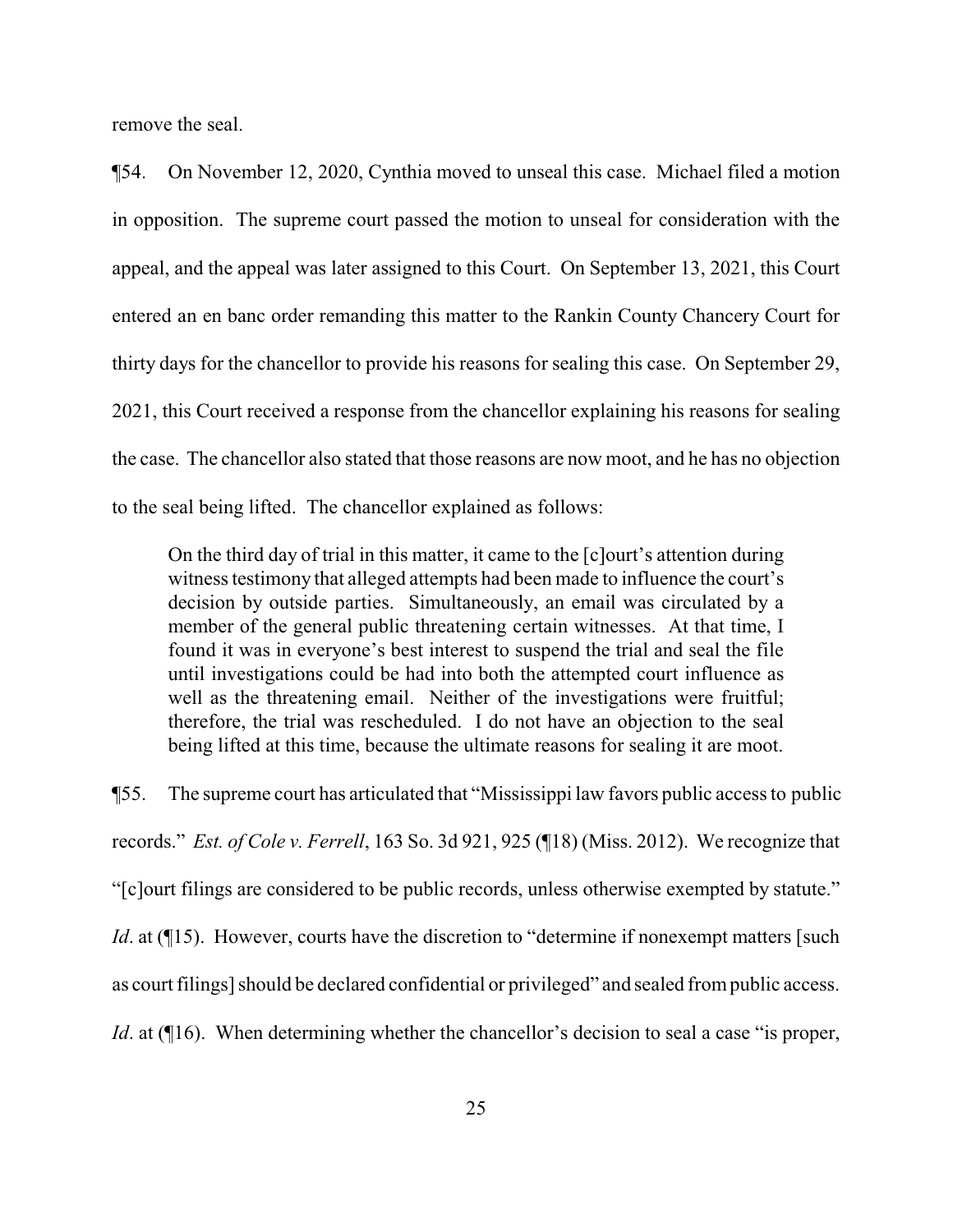we review for an abuse of discretion." *Id*. at 924 (¶11).

¶56. Before sealing a record, a trial court must first "balanc[e] the parties' competing interests—the public's right of access versus confidentiality." *Id*.; *see also Butler Snow LLP v. Est. of Mayfield*, 281 So. 3d 1214, 1220 (¶27) (Miss. Ct. App. 2019). After our review in this case, we find "no indication the chancery court conducted the balancing test in any fashion." *Butler Snow*, 281 So. 3d at 1220 (¶29).

¶57. Regardless of whether the chancellor's decision to seal this case was proper, Mississippi Rule of Appellate Procedure 48(A)(b) provides this Court with the authority to seal this case at the appellate level. Rule 48(A)(b) states, in pertinent part, as follows:

In the event that the appellate court shall determine that a case contains information the public disclosure of which will cause substantial harm to the welfare of a child or otherwise contains sensitive information the public disclosure of which will cause substantial harm, the appellate court may direct that such case be closed to public access and shall, upon order of the appellate court, be treated as a confidential case by the clerk.

¶58. This case contains significant confidential medical records and testimony relating to H.G.N. We find that H.G.N.'s privacy interest in maintaining the confidentiality of her medical records outweighs the public's right of access. Due to the sensitive nature of this medical evidence, we also find that the public disclosure of this information will cause substantial harm to H.G.N. We therefore denyCynthia's motion to lift the seal, and we order that the case file remain sealed and treated as confidential. *See Mason v. S. Mortg. Co.*, 828 So. 2d 735, 738 (¶15) (Miss. 2002) ("An appellate court may affirm a trial court if the correct result is reached, even if the trial court reached the result for the wrong reasons.").